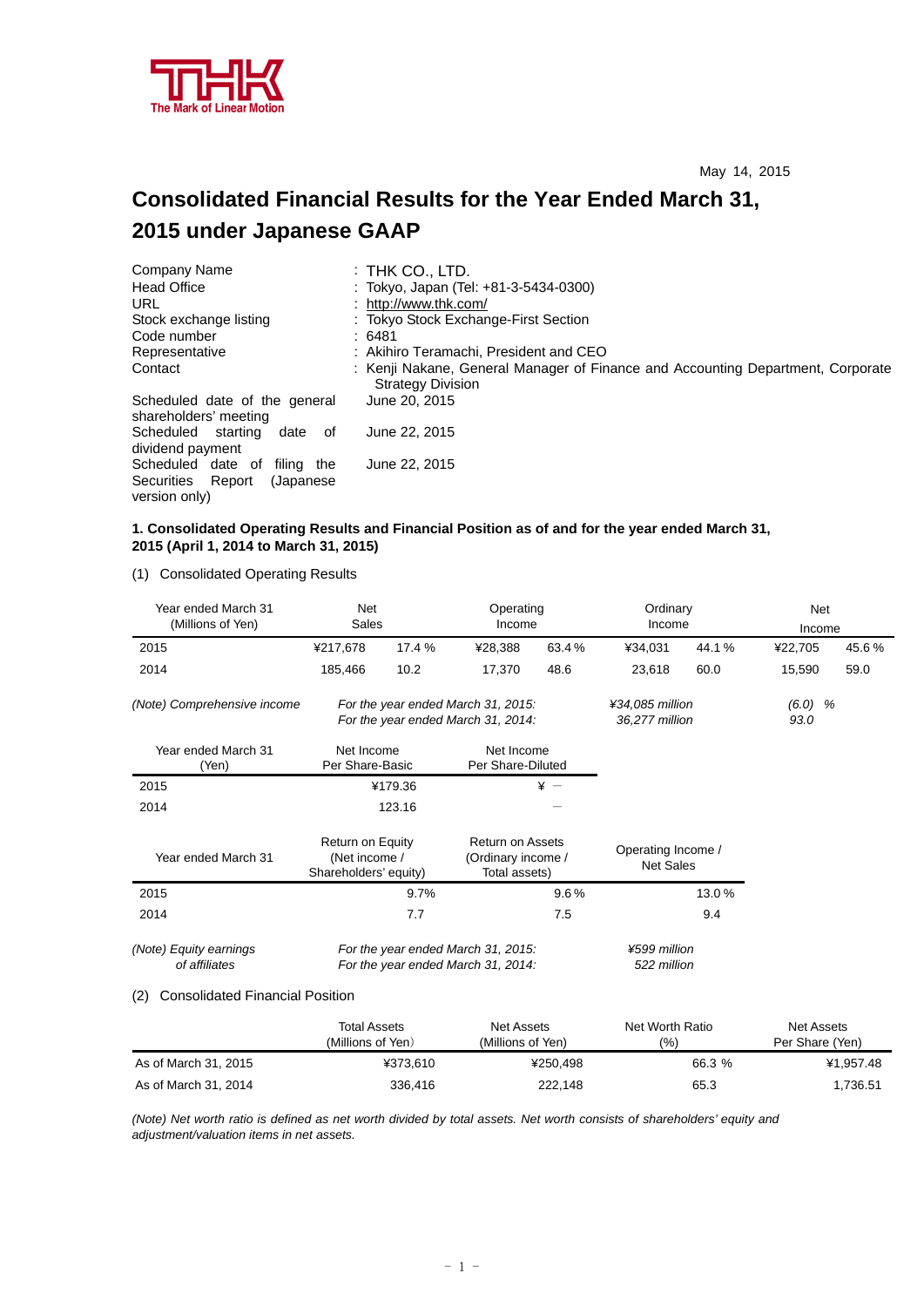*Net worth As of March 31, 2015: ¥247,797 million As of March 31, 2014: 219,830 million* 

### (3) Consolidated Cash Flows

| Year ended March 31<br>(Millions of Yen) | Net Cash Provided by<br>Net Cash Used in<br><b>Investing Activities</b><br><b>Operating Activities</b> |            | Net Cash Used in<br><b>Financing Activities</b> | Cash and Cash<br>Equivalents,<br>End of Year |
|------------------------------------------|--------------------------------------------------------------------------------------------------------|------------|-------------------------------------------------|----------------------------------------------|
| 2015                                     | ¥23.384                                                                                                | $*(8,714)$ | $*(4.742)$                                      | ¥155,239                                     |
| 2014                                     | 23.664                                                                                                 | (9,553)    | (2,790)                                         | 138,343                                      |

#### **2. Dividends**

|                  | Dividend Per Share (Yen)                     |                                                    |                                                  |          |       |  |  |
|------------------|----------------------------------------------|----------------------------------------------------|--------------------------------------------------|----------|-------|--|--|
|                  | <b>First Quarter</b><br>end as of<br>June 30 | <b>Second Quarter</b><br>end as of<br>September 30 | <b>Third Quarter</b><br>end as of<br>December 31 | Year end | Total |  |  |
| 2014 (Actual)    |                                              | 11.00                                              |                                                  | 15.00    | 26.00 |  |  |
| 2015 (Actual)    |                                              | 20.00                                              |                                                  | 30.00    | 50.00 |  |  |
| 2016 (Projected) |                                              | 28.00                                              |                                                  | 28.00    | 56.00 |  |  |

|                  | Total Amount of<br>Dividends for<br>the year<br>(Millions of Yen) | Payment Ratio<br>(Consolidated) | Cash Dividends<br>/ Net Assets<br>(Consolidated) |
|------------------|-------------------------------------------------------------------|---------------------------------|--------------------------------------------------|
| 2014 (Actual)    | 3.291                                                             | 21.1%                           | 1.6%                                             |
| 2015 (Actual)    | 6,329                                                             | 27.9%                           | 2.7%                                             |
| 2016 (Projected) | n/a                                                               | 30.7%                           | n/a                                              |

### **3. Forecasts for the year ending March 31, 2016 (April 1, 2015 to March 31, 2016)**

|                                                | <b>Net</b><br>Sales<br>(Millions of Yen) | Operating<br>Income<br>(Millions of Yen) | Ordinary<br>Income<br>(Millions of Yen) | <b>Net</b><br>Income<br>(Millions of Yen) | Net Income per<br>Share (Yen) |
|------------------------------------------------|------------------------------------------|------------------------------------------|-----------------------------------------|-------------------------------------------|-------------------------------|
| Second Quarter<br>endina                       |                                          |                                          |                                         |                                           |                               |
| September 30, 2015<br>(amount)<br>(percentage) | ¥117.000<br>10.2%                        | ¥15.200<br>6.3%                          | ¥16.000<br>3.4%                         | ¥10.800<br>(0.8)%                         | ¥85.31<br>n/a                 |
|                                                | <b>Net</b><br>Sales<br>(Millions of Yen) | Operating<br>Income<br>(Millions of Yen) | Ordinary<br>Income<br>(Millions of Yen) | <b>Net</b><br>Income<br>(Millions of Yen) | Net Income per<br>Share (Yen) |
| Year ending March 31.<br>2016                  |                                          |                                          |                                         |                                           |                               |
| (amount)                                       | ¥240.000                                 | ¥32.000                                  | ¥34.100                                 | ¥23.100                                   | ¥182.48                       |
| (percentage)                                   | 10.3%                                    | 12.7%                                    | 0.2%                                    | 1.7%                                      | n/a                           |

 *(Note) The above forecasts are based upon the information currently available at the time of the announcement of this report. Actual performance may differ from the estimates due to various unforeseen factors.* 

# **4**.**Other Financial Information**

- (1) Significant change in scope of consolidation: None
- (2) Changes in accounting policy/treatment/presentation manner due to:

| a. Changes in accounting standards | Please refer to "5. Accounting Changes" |
|------------------------------------|-----------------------------------------|
| b. Other changes                   | None                                    |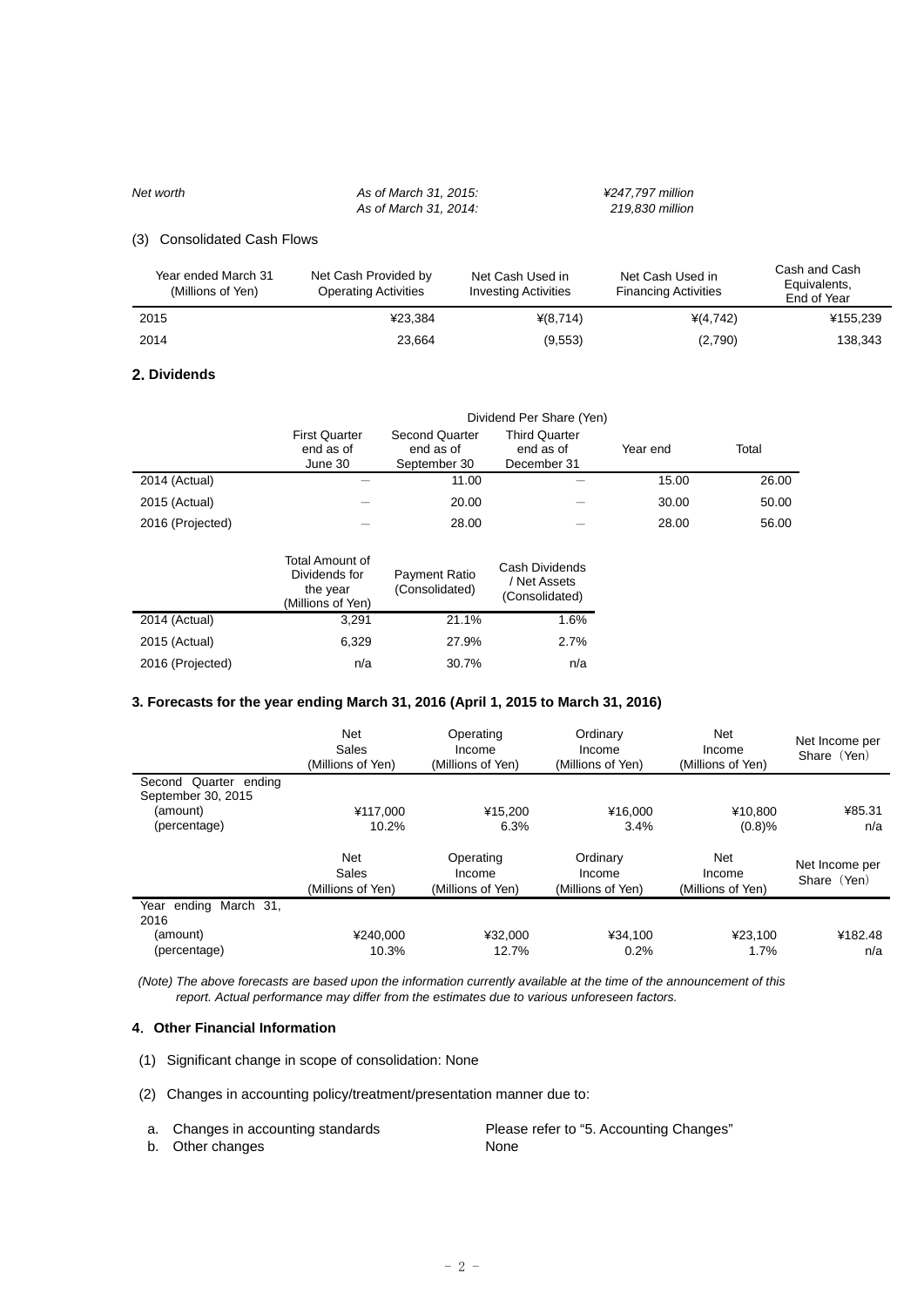#### (3) Number of shares

|    |                                         |                | (shares)    |
|----|-----------------------------------------|----------------|-------------|
| a. | Common stock issued, including treasury |                |             |
|    | stock, as of:                           | March 31, 2015 | 133,856,903 |
|    |                                         | March 31, 2014 | 133,856,903 |
| b. | Treasury stock as of:                   | March 31, 2015 | 7,266,746   |
|    |                                         | March 31, 2014 | 7,263,269   |
| c. | Average number of common stock for the  |                |             |
|    | year ended:                             | March 31, 2015 | 126,591,939 |
|    |                                         | March 31, 2014 | 126,595,193 |

#### **5**.**Accounting Changes**

*New Accounting Standard for Retirement Benefits*-Effective April 1, 2014, THK applied "Accounting Standard for Retirement Benefits" (Statement No. 26, issued by Accounting Standards Board of Japan (ASBJ) on May 17, 2012) and "Guidance on Accounting Standard for Retirement Benefits" (Guidance No. 25, issued by ASBJ on May 17, 2012), in accordance with Section 35 of the aforementioned standard and Section 67 of the aforementioned guidance. In applying the new standard and guidance, THK reviewed the determination method of retirement benefit obligations and current service costs, and changed; (a) the method of attributing expected benefit to periods from straight-line basis to benefit formula basis, and; (b) the method to determine the discount rate. Prior to the application of the new standard, the discount rate was determined based on periods of bonds corresponding to the expected average remaining working lives of employees. Effective April 1, 2014 the discount rate has been a single weighted average discount rate reflecting the estimated timing and amount of benefit payment.

In applying the new standard and guidance, the effects of amendments in determination method of retirement benefit obligations and current service costs were recognized as an adjustment of the opening balance of retained earnings as of April 1, 2014 in accordance with the tentative treatment stipulated in Section 37 of the new standard.

As a result, the effects of applying the new standard and guidance were to increase net defined benefit liability by ¥1,663 million and to decrease retained earnings by ¥1,285 million, as of April 1, 2014. The effects on operating income, ordinary income, and income before income taxes and minority interests, including per share figures, were immaterial.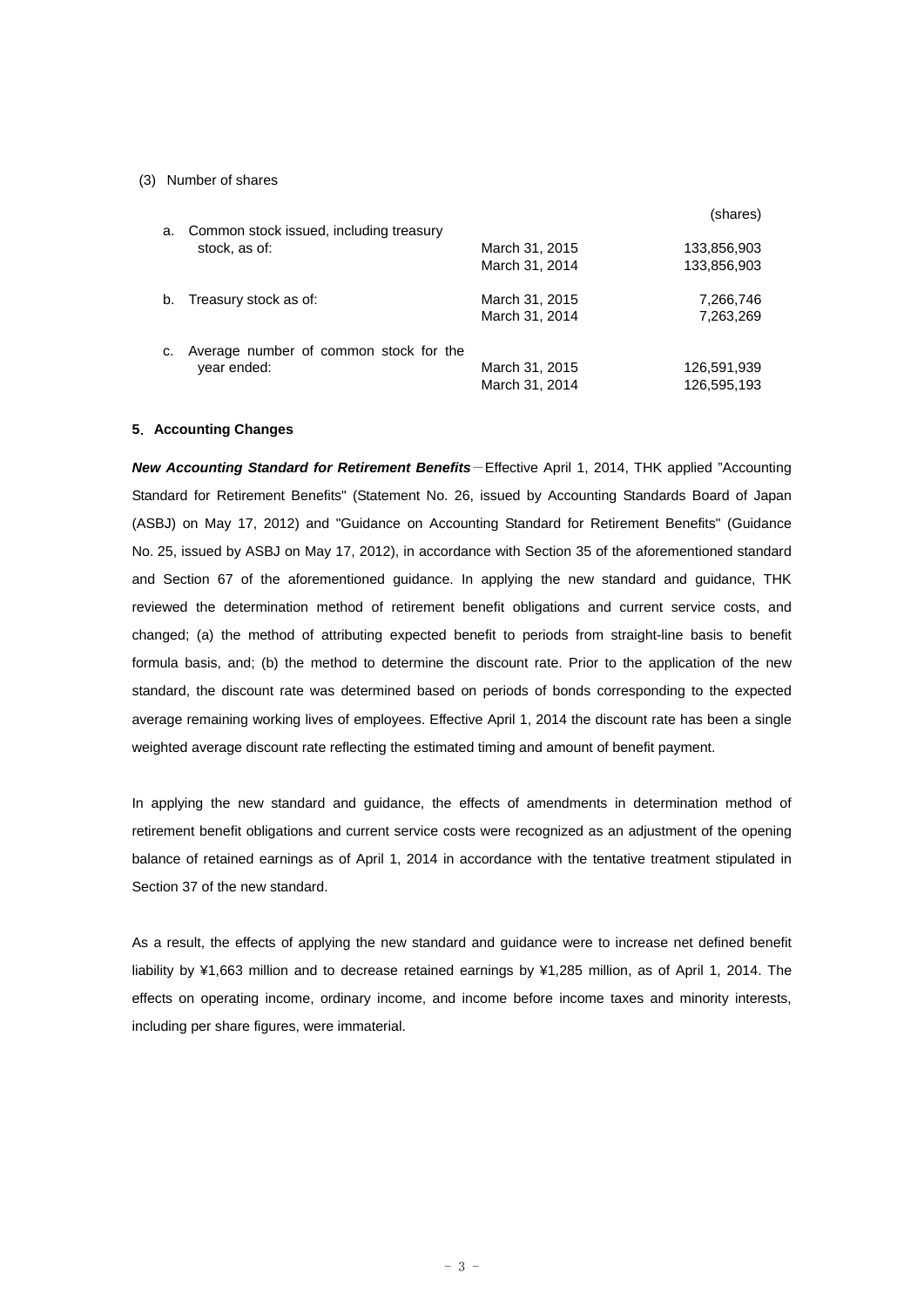## **For Reference: Outline of Non-consolidated Financial Statements**

#### **1. Non-Consolidated Operating Results and Financial Position as of and for the year ended March 31, 2015 (April 1, 2014 to March 31, 2015)**

### (1) Operating Results

| Year Ended March 31<br>(Millions of Yen) | <b>Net</b><br>Sales           |          | Operating<br>Income             |           | Ordinary<br>Income |       | <b>Net</b><br>Income |        |
|------------------------------------------|-------------------------------|----------|---------------------------------|-----------|--------------------|-------|----------------------|--------|
| 2015                                     | ¥132,786                      | 18.7 %   | ¥21.899                         | 58.6%     | ¥27.378            | 45.7% | ¥17.585              | 43.5 % |
| 2014                                     | 111.913                       | 7.0      | 13.808                          | 40.5      | 18.790             | 55.9  | 12.255               | 52.8   |
| Year Ended March 31<br>(Yen)             | Net Income<br>Per Share-Basic |          | Net Income<br>Per Share-Diluted |           |                    |       |                      |        |
| $\sim$ $\sim$ $\sim$                     |                               | $\cdots$ |                                 | $\lambda$ |                    |       |                      |        |

| 2015 | ¥138.91 |                 |
|------|---------|-----------------|
| 2014 | 96.81   | $\qquad \qquad$ |

## (2) Financial Position

|                      | Total Assets      | Net Assets        | Net Worth Ratio | Net Assets      |
|----------------------|-------------------|-------------------|-----------------|-----------------|
|                      | (Millions of Yen) | (Millions of Yen) | (9/0)           | Per Share (Yen) |
| As of March 31, 2015 | ¥296.140          | ¥193.719          | 65.4 %          | ¥1.530.25       |
| As of March 31, 2014 | 275,240           | 180.727           | 65.7            | 1.427.58        |

*(Note) Net worth ratio is defined as net worth divided by total assets. Net worth consists of shareholders' equity and adjustment/valuation items in net assets.* 

| Net worth | As of March 31, 2015: | ¥193.719 million |
|-----------|-----------------------|------------------|
|           | As of March 31, 2014: | 180.727 million  |

#### **2. Non-Consolidated forecasts for the year ending March 31, 2016 (April 1, 2015 to March 31, 2016)**

|                                             | <b>Net</b><br>Sales<br>(Millions of Yen) | Operating<br>Income<br>(Millions of Yen) | Ordinary<br>Income<br>(Millions of Yen) | <b>Net</b><br>Income<br>(Millions of Yen) | Net Income per<br>Share (Yen) |
|---------------------------------------------|------------------------------------------|------------------------------------------|-----------------------------------------|-------------------------------------------|-------------------------------|
| Second Quarter ending<br>September 30, 2015 |                                          |                                          |                                         |                                           |                               |
| (amount)                                    | ¥71.000                                  | ¥11.000                                  | ¥11.700                                 | ¥8.100                                    | ¥63.98                        |
| (percentage)                                | 10.5%                                    | 15.6%                                    | 7.0%                                    | 11.3%                                     | n/a                           |
|                                             | <b>Net</b><br>Sales<br>(Millions of Yen) | Operating<br>Income<br>(Millions of Yen) | Ordinary<br>Income<br>(Millions of Yen) | Net<br>Income<br>(Millions of Yen)        | Net Income per<br>Share (Yen) |
| March 31,<br>Year ending<br>2016            |                                          |                                          |                                         |                                           |                               |
| (amount)                                    | ¥143.000                                 | ¥22.000                                  | ¥23,700                                 | ¥16,400                                   | ¥129.55                       |
| (percentage)                                | 7.7%                                     | 0.5%                                     | $(13.4)\%$                              | (6.7)%                                    | n/a                           |

*(Note) The above forecasts are based upon the information currently available at the time of the announcement of this report. Actual performance may differ from the estimates due to various unforeseen factors.*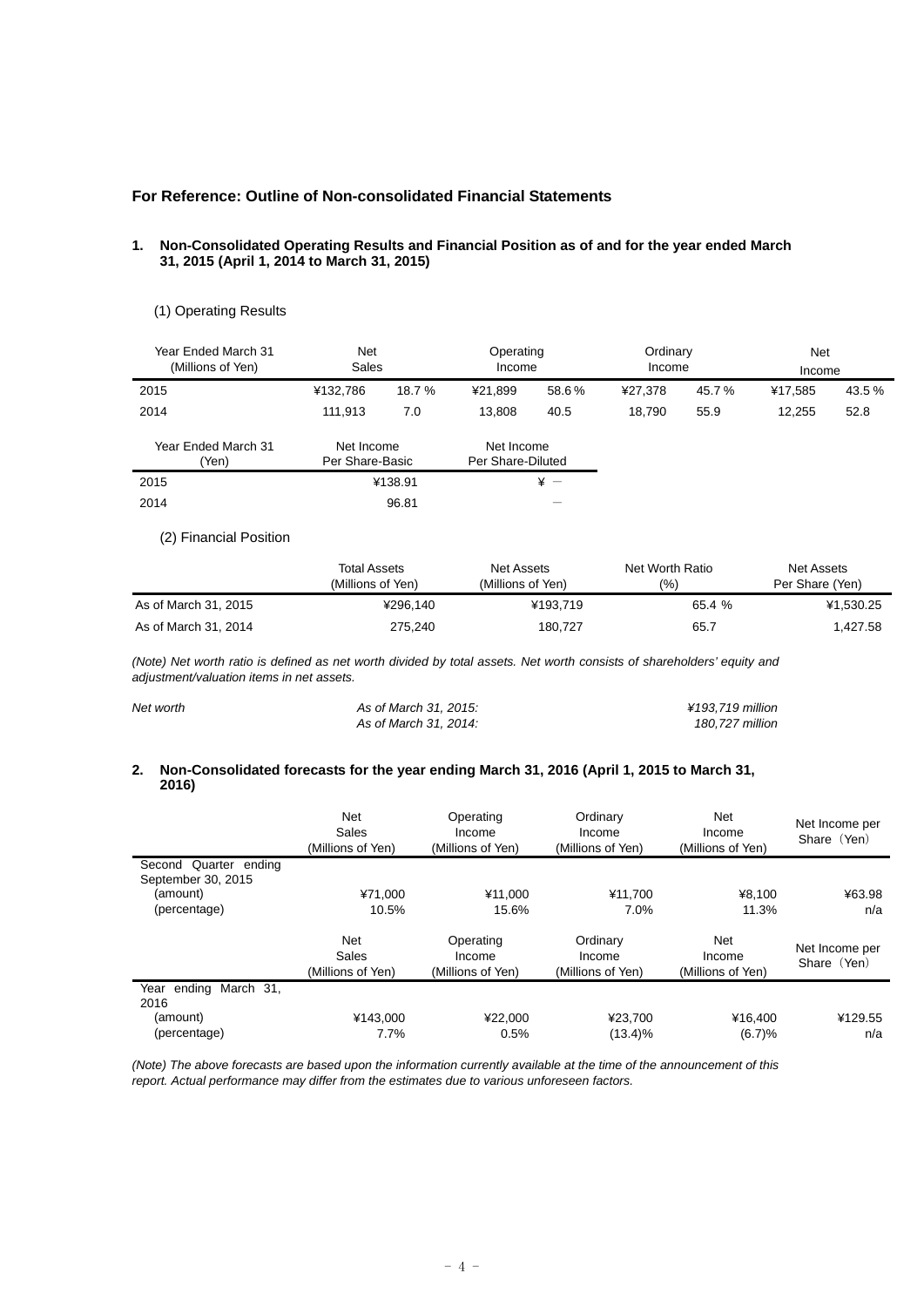# **Management's Discussion and Analysis**

#### **1, Operating results (From April 1, 2014 to March 31, 2015)**

#### **(1) Summary of overall performance**

During this fiscal year, the modest recovery trend led by the United States of America continued in the world economy. In developed countries, the backlash of last-minute demand corresponding to the consumption tax hike in Japan was gradually resolved, and the European economy continued to recover from its recession phase. In emerging countries such as China, however, the rapid economic growth slowed down.

The THK Group has identified "Full-Scale Globalization" and the "Development of New Business Areas" as cornerstones of its growth strategy to actualize the latent demand for its products such as LM Guide. As to Full-Scale Globalization, while emerging-country markets are growing by dint of factory automation progress which is also spreading to developed-country users, the THK Group endeavors to expand its global sales network. In addition, regarding Development of New Business Areas, while the THK Group's products are getting widely adopted in new business fields such as medical equipment, aircraft, robot, and renewable energy, the THK Group is working on expanding sales of not only existing products but also new developed products. In this fiscal year, while demand in the machine tool industry was recovering and demand for electronics-related products was increasing because of investments in the smart phones and tablet computers markets, the THK Group operated proactively to expand its sales with its strengthened operating structure. As a result, the THK Group successfully increased its sales by capturing such demand. Along with the favorable effect of the weaker yen as compared to the level a year earlier, net sales for the year amounted to ¥217,678 million, up ¥32,212 million, or 17.4%, compared to the figure a year earlier.

On the cost front, the THK Group implemented various activities to improve its productivity. Those activities include an across-the-division project to reinforce the operating foundations, namely, P25 Project. Such activities successfully streamlined fixed costs and lowered the variable cost ratio. As a result, the cost of sales to sales ratio improved by 2.3% from a year earlier to 69.2%.

As to selling, general and administrative expenses, the THK Group made endeavors to contain costs and improve operating efficiency while sales were increasing. Ratio to net sales improved by 1.5% from a year earlier to 17.7%.

As a result, operating income increased from a year earlier by ¥11,018 million, or 63.4%, to ¥28,388 million. Ratio to net sales also improved by 3.6% to 13.0%.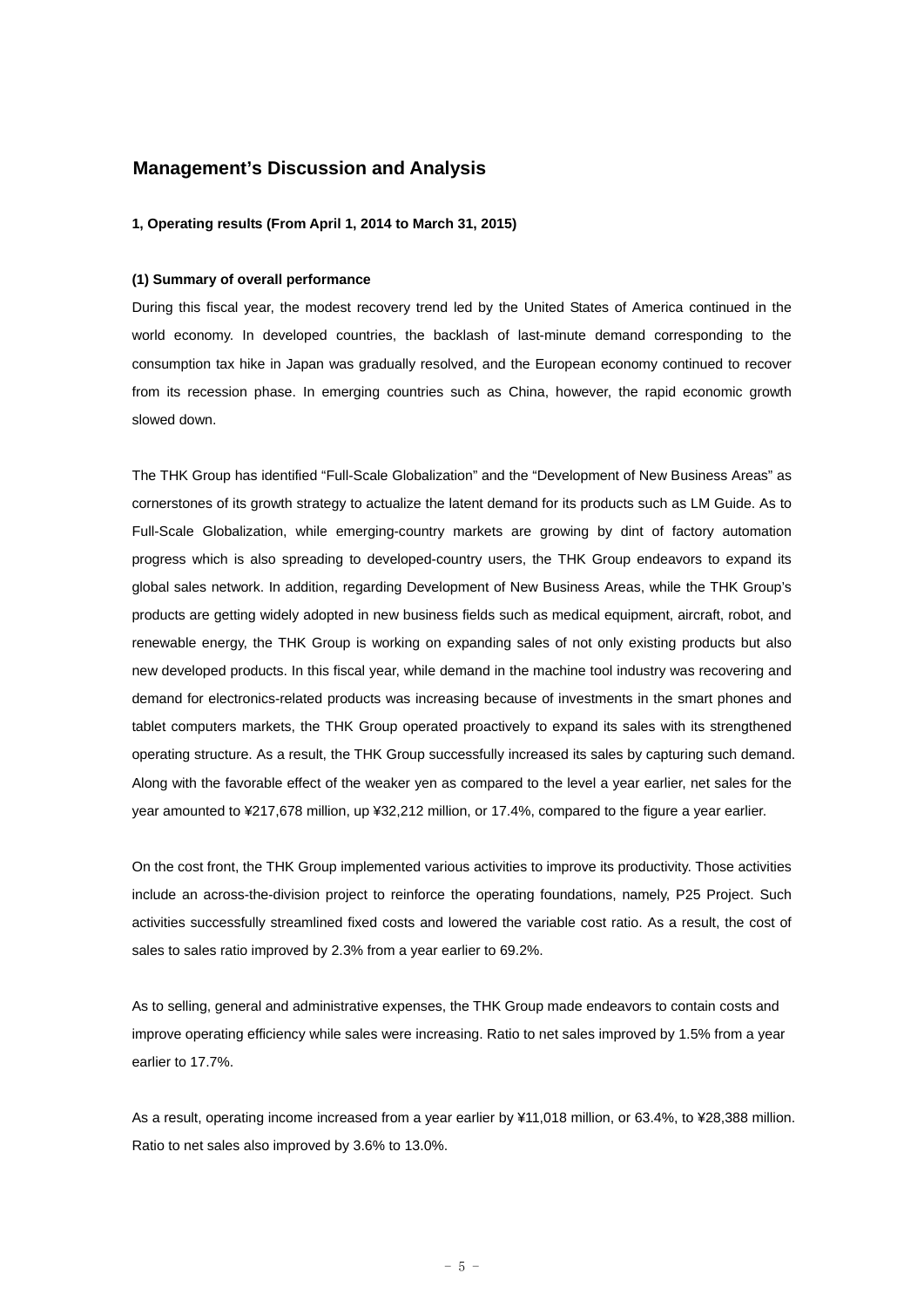Total non-operating income was ¥6,378 million. Major components of non-operating income were ¥4,089 million of foreign exchange gain and ¥599 million of equity earnings of affiliates. Total non-operating expense was ¥735 million. The major component of non-operating expenses was ¥404 million of interest expenses. As a result, ordinary income increased from a year earlier by ¥10,412 million, or 44.1%, to ¥34,031 million. Net income for the year also increased from a year earlier by ¥7,114 million, or 45.6%, to ¥22,705 million.

#### **(2) Segment Information**

#### (Japan)

During the first half of this fiscal year, the economy in Japan showed temporary weaknesses such as a backlash of last-minute demand corresponding to the consumption tax hike; however, such weaknesses were gradually resolved in the latter half of the year. While demand in the machine tool industry was increasing and demand for electronics-related products was rising because of investments in the smart phones and tablet computers markets, the THK Group operated proactively and cultivated new business fields such as seismic isolation and damping systems. Consequently, the THK Group successfully increased its sales mainly to the machine tool industry, the general machine industry, and the electronics industry, resulting in net sales for the year amounting to ¥121,857 million, up ¥14,421 million, or 13.4%, compared to the figure a year earlier. Operating income (segment income) amounted to ¥25,111 million, up ¥8,677 million, or 52.8%, from the figure a year earlier due to various operating activities such as our across-the-division project, namely, P25 Project. Such activities successfully streamlined fixed costs and lowered the variable cost ratio. In addition, the weaker yen during the year was favorable to the operating result.

#### (The Americas)

The economy in the Americas continued to expand with increasing capital investments led by the robust consumer spending. In such a situation, production and sales sections worked in unison to expand and deepen transactions with existing customers and to cultivate new business fields such as medical equipment, aircraft, and energy-related business. Because of these endeavors, the THK Group successfully increased its sales to the electronics industry, the machine tool industry and the transportation equipment industry. Along with the favorable effect of the weaker yen as compared to the level a year earlier, net sales for the year amounted to ¥34,642 million, up ¥6,024 million, or 21.1%, from the figure a year earlier. Operating income (segment income) amounted to ¥1,534 million, up ¥367 million, or 31.5%, from the figure a year earlier.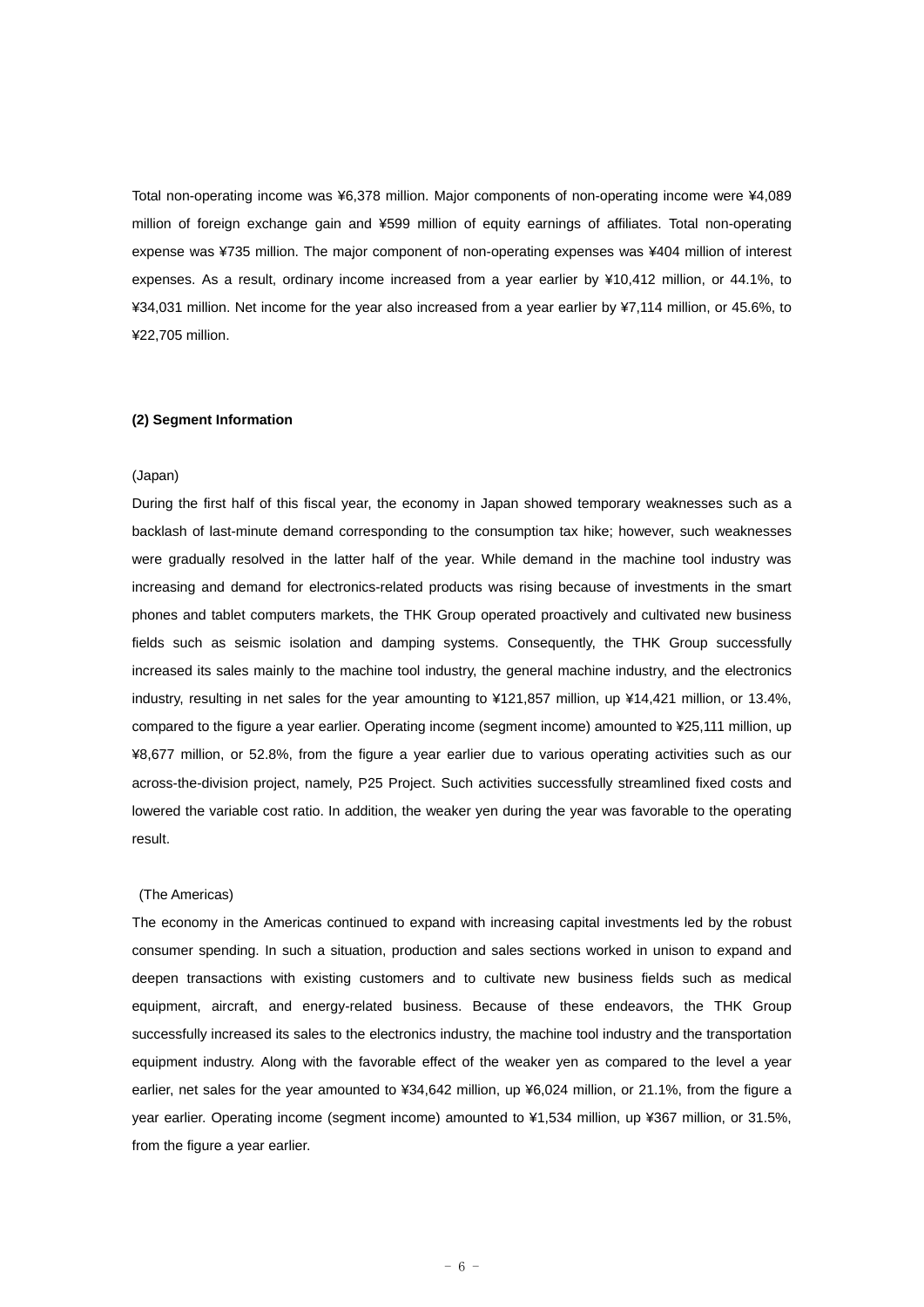### (Europe)

In Europe, while signs of recovery were continuously seen, production and sales sections proactively worked in unison to expand and deepen transactions with existing customers and to cultivate new business fields such as medical equipment, aircraft, and railway vehicle-related business. Consequently, the THK Group successfully increased its sales, especially to the machine tool industry, the general machine industry and the electronics industry. As a result, sales in Europe amounted to ¥20,191 million, up ¥1,899 million, or 10.4%, from the figure a year earlier, with the favorable effect of the weaker yen as compared to the level a year earlier. Operating income (segment income) amounted to ¥1,350 million, up ¥1,170 million, or 650.3%, from the figure a year earlier.

#### (China)

In China, automobile production was still robust; however, the rapid economic growth slowed down. As to the THK Group, driven by investments in smart phones and tablet computers market, demand increased principally in small-type products. In addition, the THK Group's products were getting widely adopted because of the factory automation progress in China. In such a situation, the THK Group implemented aggressive business activities with its strengthened sales channels and successfully increased its sales to various industries such as the machine tool industry, the general machine industry and the transportation equipment industry. As a result, sales amounted to ¥28,275 million, up ¥8,417 million, or 42.4%, from the figure a year earlier. The THK Group recorded ¥456 million of operating income (segment income), a turnaround of ¥1,071 million from operating loss (segment loss) recorded in a year earlier, due mainly to the higher sales.

# (Other)

In other countries and regions including Taiwan, India and ASEAN countries, while demand was increasing especially for small-type products driven by investments in smart phones and tablet computers market, the THK Group continued to expand and deepen transactions with existing customers and to cultivate new customers. Such endeavors included setting up customer support centers for Japanese companies that enter the ASEAN countries. In addition, the yen remained weak during the year. As a result, sales amounted to ¥12,710 million, up ¥1,448 million, or 12.9%, from the figure a year earlier. Operating income (segment income) amounted to ¥1,293 million, up ¥616 million, or 91.1%, from the figure a year earlier.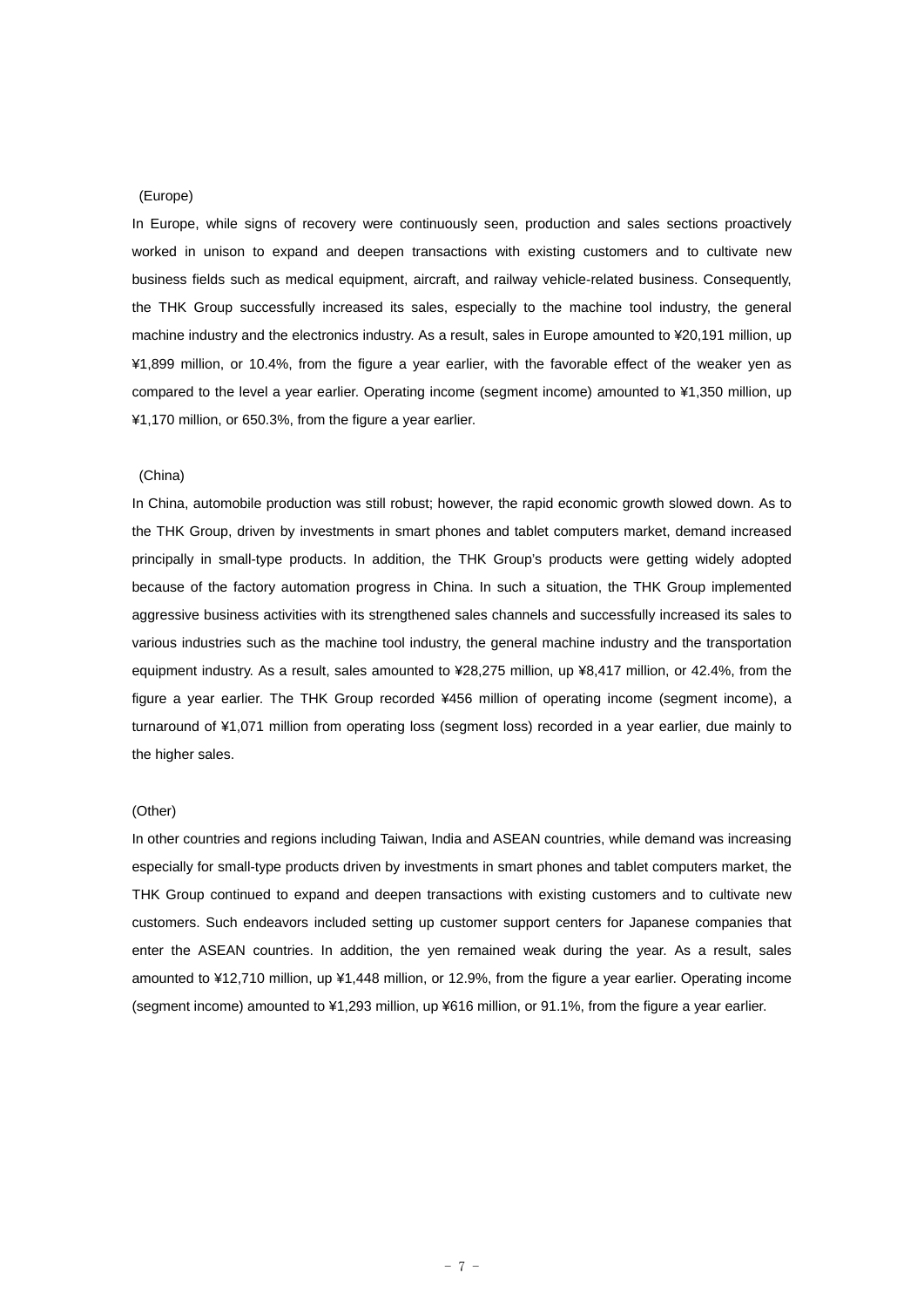#### **(3) Forecasts for the fiscal year ending March 31, 2016**

Considering the latest recovering demand situation, we expect ¥240,000 million of net sales for the year ending March 31, 2016. We also expect ¥32,000 million of operating income, ¥34,100 million of ordinary income, and ¥23,100 million of net income attributable to the owners of the parent that would be derived by the increase in sales and implementing more effective cost control.

#### -Consolidated

|                     | Net Sales | Operating Income | Ordinary Income | Net Income |
|---------------------|-----------|------------------|-----------------|------------|
| Millions of Yen     | ¥240.000  | ¥32.000          | ¥34.100         | ¥23.100    |
| Component ratio (%) | 100.0%    | 13.3%            | 14.2%           | 9.6%       |
| Fluctuation (%)     | 10.3%     | 12.7%            | 0.2%            | 1.7%       |

 *(Note) Average exchange rates assumed and used for above forecasts are as follows: U.S.dollar 1=¥115.00 Euro 1=¥125.00* 

#### **2, Financial position (As of March 31, 2015)**

Total assets stood at ¥373,610 million, ¥37,194 million more than the previous fiscal year-end, due mainly to increase in (a) cash and cash bank deposits by ¥16,896 million, (b) accounts and notes receivable by ¥8,114 million, (c) electronically recorded monetary claims by ¥2,778 million, (d) merchandise and finished goods by ¥1,718 million, (e) buildings and structures (net) by ¥3,734 million, and (f) long-term investments in securities by ¥1,658 million.

Total liabilities stood at ¥123,112 million, ¥8,844 million more than the previous fiscal year-end, due mainly to a combined effect of (a) increase in electronically recorded obligations by ¥15,255 million, (b) increase in income taxes payable by ¥1,605 million, (c) ¥10,000 million new long-term bank loans, (d) decrease in accounts and notes payable by ¥11,113 million, (e) decrease in bonds by ¥7,000 million, and (f) decrease in current portion of bonds by ¥3,000 million.

Net assets stood at ¥250,498 million, ¥28,350 million more than the previous fiscal year-end, due mainly to increase in (a) retained earnings by ¥16,988 million and (b) foreign currency translation adjustments by ¥10,010 million.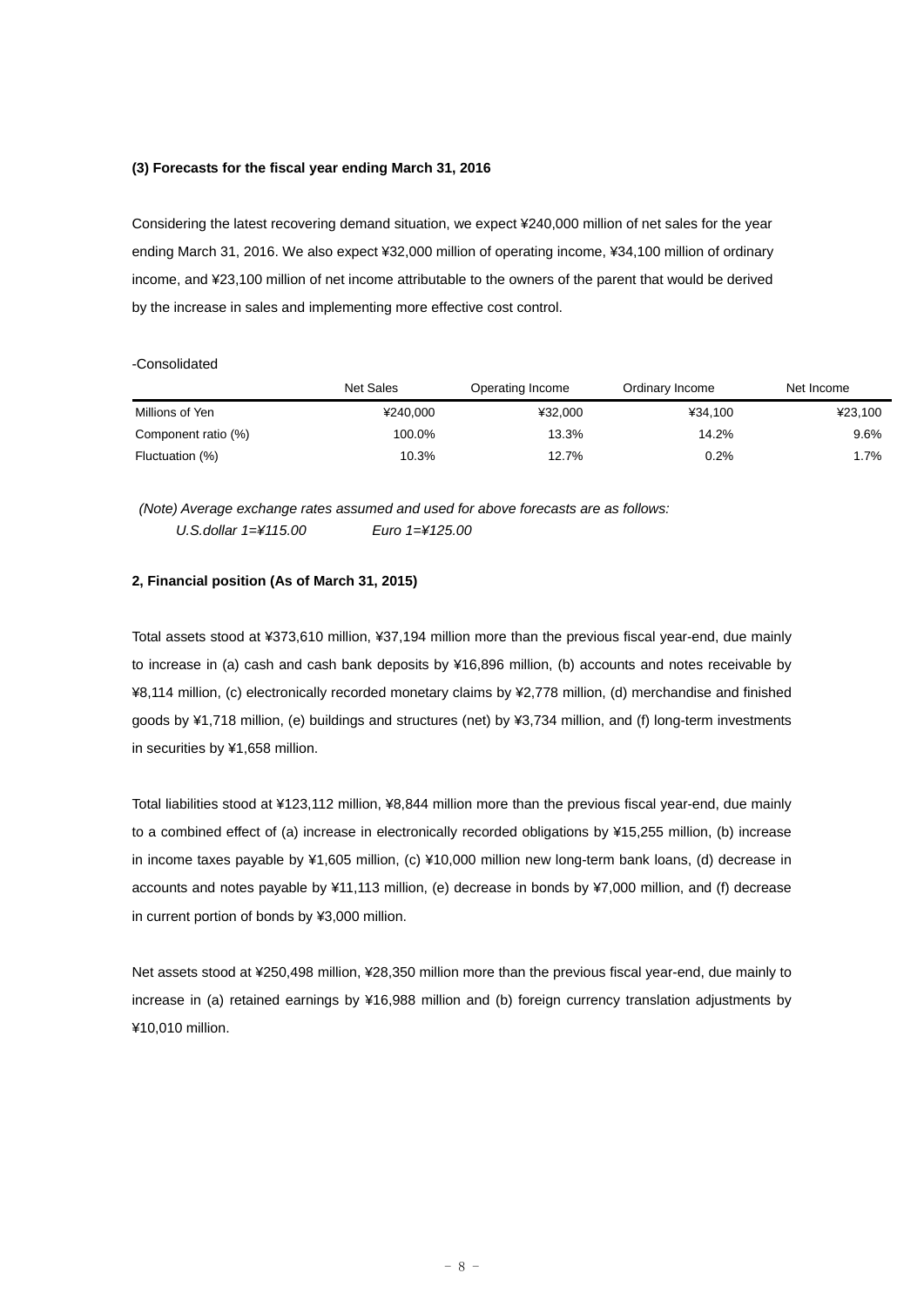#### **For reference: Cash Flow Indices**

| Year ended March 31                                    | 2011  | 2012 | 2013 | 2014 | 2015  |
|--------------------------------------------------------|-------|------|------|------|-------|
| Net Worth / Total Assets (%)                           | 59.6  | 60.3 | 63.9 | 65.3 | 66.3  |
| Market Capitalization /<br>Total Assets (%)            | 100.1 | 78.1 | 83.0 | 92.2 | 109.6 |
| Interest-bearing Debt /<br>Operating Cash Flow (years) | 2.3   | 3.6  | 2.9  | 2.5  | 2.6   |
| Operating Cash Flow /<br>Interest Paid (times)         | 37.1  | 25.3 | 28.7 | 29.5 | 57.8  |

*(Note 1) All indices are computed based on consolidated data.* 

*(Note 2) Market capitalization equals the stock price at the end of year multiplied by the number of issued shares at the end of year.* 

## **Basic Policies Regarding Distribution of Profits and Dividends**

Not only its basic policy which is to provide shareholders with stable and continuous dividends, THK also places priority on providing shareholders with proactive distribution of profit befitting operating results, simultaneously strengthening its financial soundness by securing internal reserve. THK plans to make effective use of internal reserve by investing it to research and development activities, production facilities, and IT systems, to respond globalization.

In accordance with these policies, the Company plans ¥30.00 per share for the year-end dividends. As a result, cash dividends applicable for the year ended March 31, 2015 will be ¥50.00 per share, including the interim dividends of ¥20.00 per share. The Company also plans ¥56.00 per share in total (¥28.00 per share at the semiannual-end) for the year ending March 31, 2016.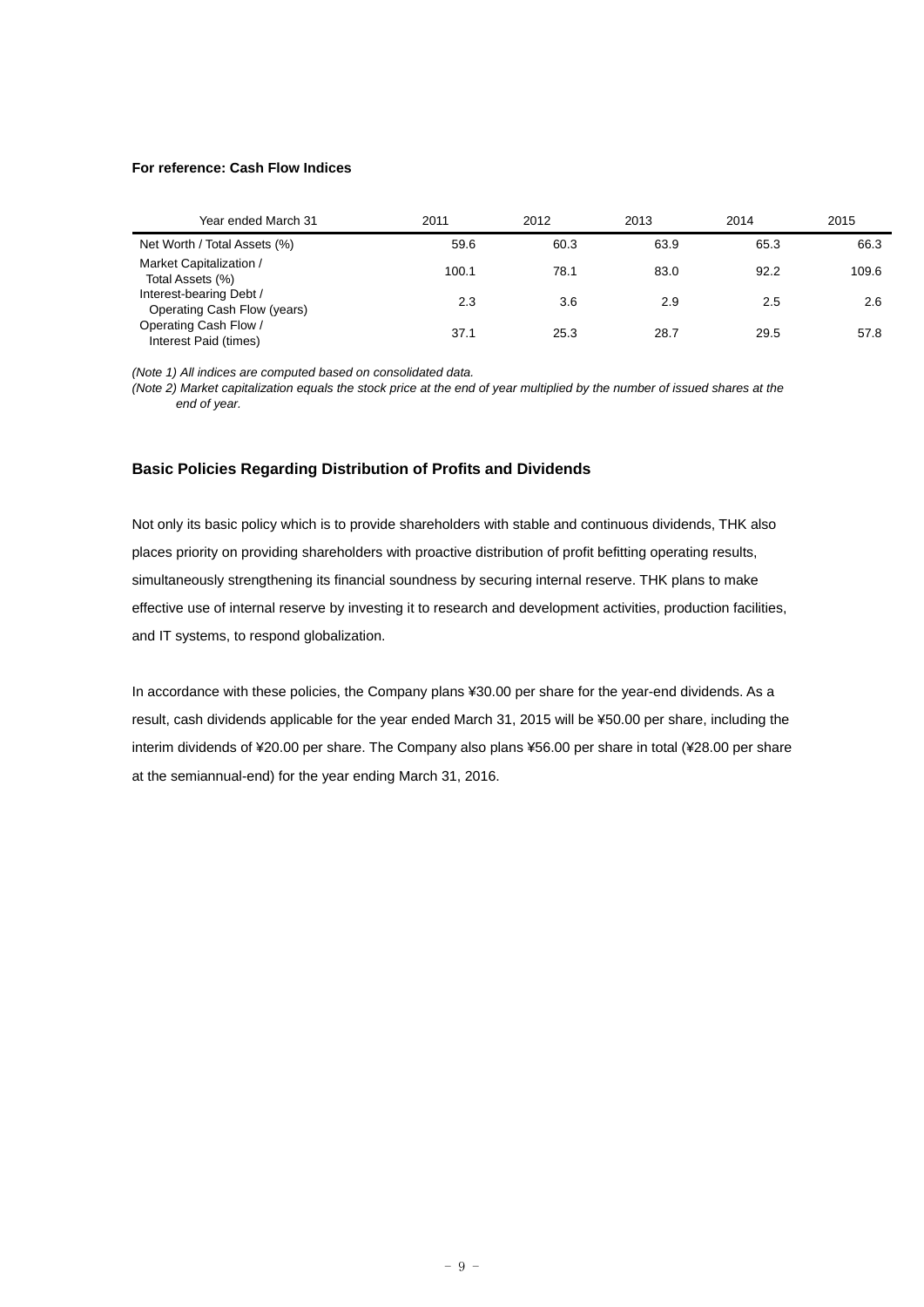# **Consolidated Financial Statements**

# Consolidated Balance Sheets

|                                          |                      | (Millions of Yen)    |
|------------------------------------------|----------------------|----------------------|
|                                          | Year End             | Year End             |
|                                          | -Previous Year       | -Current Year        |
|                                          | As of March 31, 2014 | As of March 31, 2015 |
| <b>Assets</b>                            |                      |                      |
| Current assets:                          |                      |                      |
| Cash and bank deposits                   | ¥138,343             | ¥155,239             |
| Accounts and notes receivable            | 50,161               | 58,276               |
| Electronically recorded monetary claims  | 2,395                | 5,174                |
| Merchandise and finished goods           | 12,019               | 13,738               |
| Work in process                          | 5,185                | 6,184                |
| Raw materials and supplies               | 11,561               | 13,051               |
| Deferred tax assets                      | 3,554                | 3,968                |
| Short-term loans receivable              | 1,002                | 2                    |
| Other current assets                     | 3,799                | 4,924                |
| Less: Allowance for bad debts            | (131)                | (145)                |
| Total current assets                     | 227,890              | 260,414              |
| Fixed assets:                            |                      |                      |
| Property, plant and equipment:           |                      |                      |
| Buildings and structures                 | 62,037               | 68,323               |
| Accumulated depreciation                 | (33, 298)            | (35, 811)            |
| Accumulated impairment losses            |                      | (38)                 |
| Buildings and structures-net             | 28,738               | 32,473               |
| Machinery, equipment and vehicles        | 151,982              | 162,680              |
| Accumulated depreciation                 | (108,805)            | (118, 373)           |
| Machinery, equipment and vehicles-net    | 43,177               | 44,307               |
| Land                                     | 13,194               | 12,859               |
| Construction in progress                 | 6,676                | 5,001                |
| Other                                    | 18,107               | 19,119               |
| Accumulated depreciation                 | (15,055)             | (16, 028)            |
| Other-net                                | 3,051                | 3,090                |
| Total property, plant and equipment –net | 94,838               | 97,732               |
| Intangibles                              |                      |                      |
| Goodwill                                 | 893                  | 580                  |
| Other                                    | 3,320                | 3,821                |
| Total intangibles                        | 4,213                | 4,401                |
| Investments and other                    |                      |                      |
| Long-term investments in securities      | 6,438                | 8,096                |
| Net defined benefit asset                | 32                   | 67                   |
| Deferred tax assets                      | 1,367                | 1,171                |
| Other                                    | 1,681                | 1,774                |
| Less: Allowance for bad debts            | (46)                 | (47)                 |
| Total investments and other              | 9,474                | 11,062               |
| Total fixed assets                       | 108,526              | 113,196              |
| <b>Total assets</b>                      | 336,416              | 373,610              |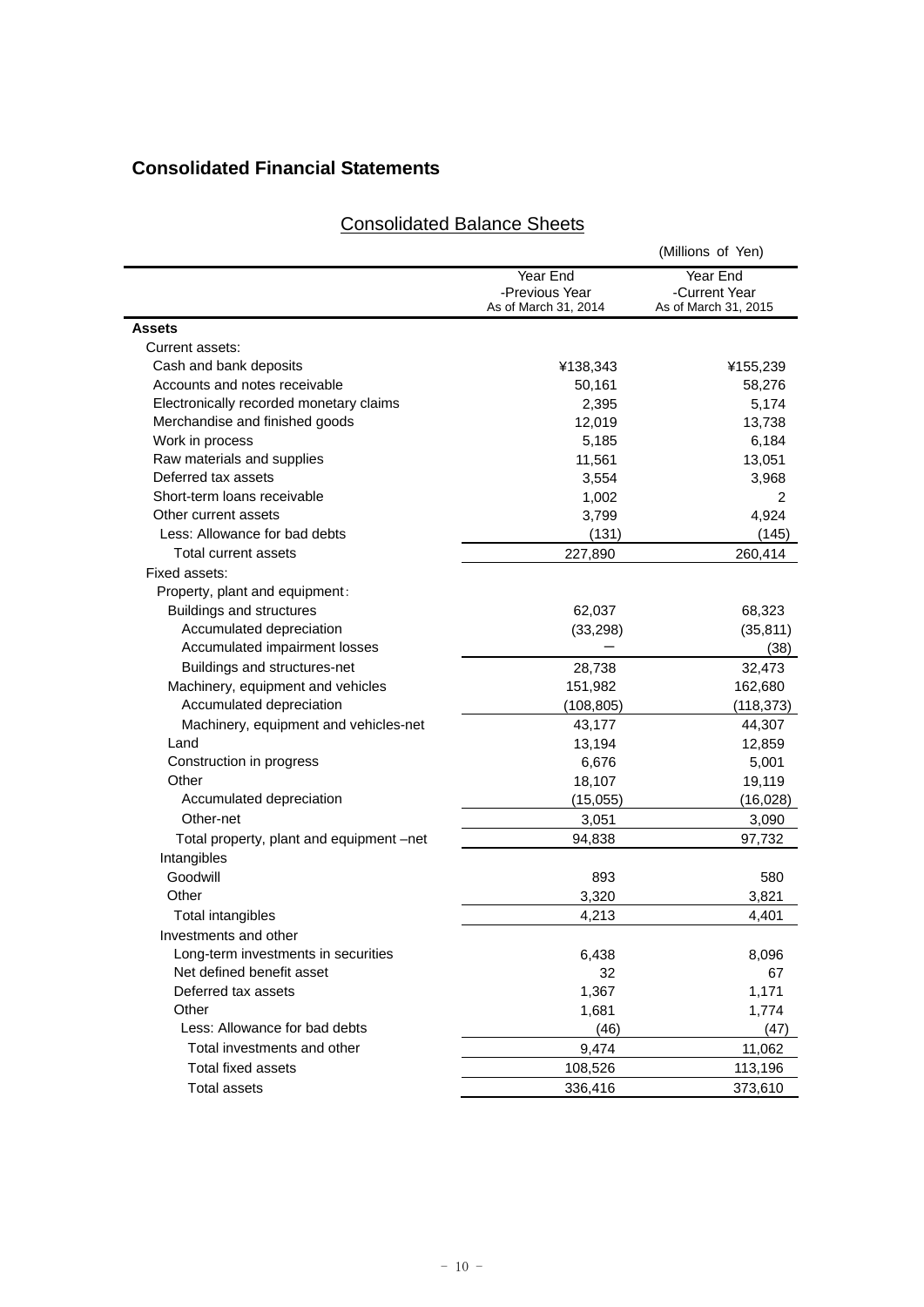|                                               |                      | (Millions of Yen)    |
|-----------------------------------------------|----------------------|----------------------|
|                                               | Year End             | Year End             |
|                                               | -Previous Year       | -Current Year        |
|                                               | As of March 31, 2014 | As of March 31, 2015 |
| <b>Liabilities</b>                            |                      |                      |
| <b>Current liabilities:</b>                   |                      |                      |
| Accounts and notes payable                    | ¥25,411              | ¥14,298              |
| Electronically recorded obligations           |                      | 15,255               |
| Current portion of long-term bonds            | 10,000               | 7,000                |
| Lease obligation                              | 279                  | 299                  |
| Income taxes payable                          | 5,808                | 7,413                |
| Accrued bonuses to employees<br>Other         | 2,957                | 3,225                |
| <b>Total current liabilities</b>              | 10,032               | 12,678               |
|                                               | 54,490               | 60,171               |
| Long-term liabilities:<br><b>Bonds</b>        |                      |                      |
|                                               | 50,000               | 43,000               |
| Long-term bank loans                          |                      | 10,000               |
| Lease obligation<br>Deferred tax liabilities  | 523                  | 330                  |
| Reserve for retirement benefits for directors | 3,861                | 3,347                |
| and corporate auditors                        | 127                  | 110                  |
| Reserve for product warranty                  | 149                  | 156                  |
| Net defined benefit liability                 | 4,083                | 4,964                |
| Other                                         | 1,031                | 1,030                |
| Total long-term liabilities                   | 59,777               | 62,940               |
| <b>Total liabilities</b>                      | 114,267              | 123,112              |
|                                               |                      |                      |
| <b>Net assets</b><br>Shareholders' equity :   |                      |                      |
| Common stock                                  |                      |                      |
| Additional paid-in capital                    | 34,606<br>44,584     | 34,606<br>44,584     |
| Retained earnings                             | 141,474              | 158,463              |
| Treasury stock                                | (13, 934)            | (13, 943)            |
| Total shareholders' equity                    | 206,731              | 223,711              |
| Accumulated other comprehensive income:       |                      |                      |
| Net unrealized gain on available-for-sale     |                      |                      |
| securities                                    | 801                  | 1,312                |
| Foreign currency translation adjustments      | 12,930               | 22,940               |
| Remeasurements of defined benefit plans       | (632)                | (166)                |
| Total accumulated other comprehensive         |                      |                      |
| income                                        | 13,099               | 24,086               |
| <b>Minority Interests</b>                     | 2,317                | 2,701                |
| Total net assets                              |                      |                      |
| Total liabilities and net assets              | 222,148              | 250,498              |
|                                               | 336,416              | 373,610              |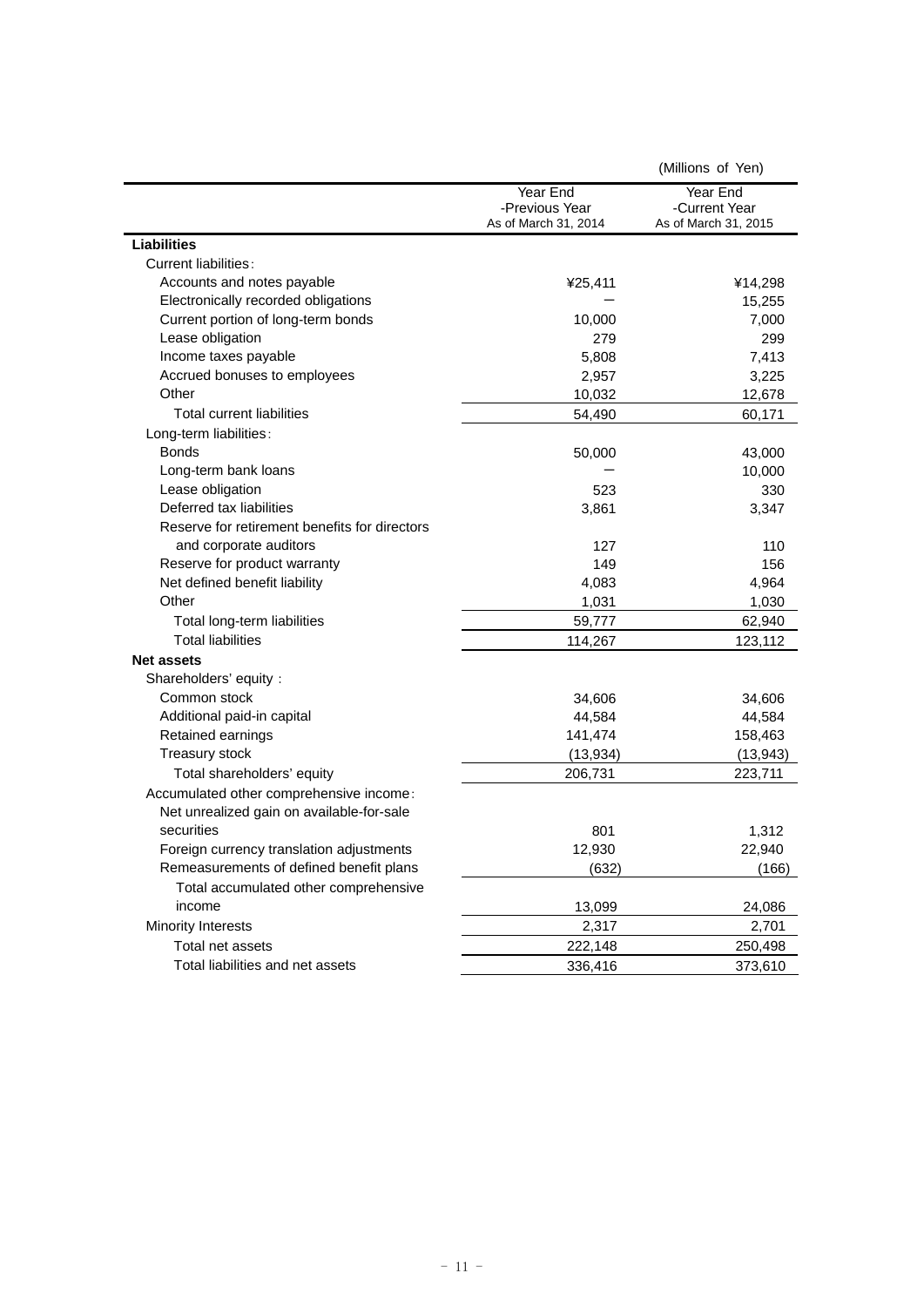| <b>Consolidated Statements of Income</b> |
|------------------------------------------|
|------------------------------------------|

|                                               |                                                                           | (Millions of Yen)                                                         |
|-----------------------------------------------|---------------------------------------------------------------------------|---------------------------------------------------------------------------|
|                                               | Year Ended<br>March 31, 2014<br>(From April 1, 2013<br>to March 31, 2014) | Year Ended<br>March 31, 2015<br>(From April 1, 2014<br>to March 31, 2015) |
| Net sales                                     | ¥185,466                                                                  | ¥217,678                                                                  |
| Cost of sales                                 | 132,562                                                                   | 150,653                                                                   |
| Gross profit                                  | 52,903                                                                    | 67,024                                                                    |
| Selling, general and administrative expenses: |                                                                           |                                                                           |
| Freight expenses                              | 3,323                                                                     | 3,820                                                                     |
| Advertisement expenses                        | 884                                                                       | 1,151                                                                     |
| Salaries and benefits                         | 11,650                                                                    | 12,530                                                                    |
| Accrual for bonuses                           | 1,039                                                                     | 1,122                                                                     |
| Net periodic retirement costs                 | 507                                                                       | 438                                                                       |
| Rent expenses                                 | 1,739                                                                     | 1,719                                                                     |
| Depreciation and amortization                 | 973                                                                       | 1,233                                                                     |
| Research and development                      | 4,377                                                                     | 4,498                                                                     |
| Amortization of goodwill                      | 355                                                                       | 360                                                                       |
| Other                                         | 10,681                                                                    | 11,762                                                                    |
| Total selling, general and administrative     |                                                                           |                                                                           |
| expenses                                      | 35,533                                                                    | 38,636                                                                    |
| Operating income                              | 17,370                                                                    | 28,388                                                                    |
| Non-operating income:                         |                                                                           |                                                                           |
| Interest income                               | 420                                                                       | 477                                                                       |
| Dividend income                               | 55                                                                        | 71                                                                        |
| Foreign exchange gain, net                    | 5,193                                                                     | 4,089                                                                     |
| Equity earnings of affiliates                 | 522                                                                       | 599                                                                       |
| Rent income                                   | 331                                                                       | 363                                                                       |
| Other                                         | 1,088                                                                     | 777                                                                       |
| Total non-operating income                    | 7,611                                                                     | 6,378                                                                     |
| Non-operating expenses:                       |                                                                           |                                                                           |
| Interest expenses                             | 801                                                                       | 404                                                                       |
| Other                                         | 560                                                                       | 331                                                                       |
| Total non-operating expenses                  | 1,362                                                                     | 735                                                                       |
| Ordinary income                               | 23,618                                                                    | 34,031                                                                    |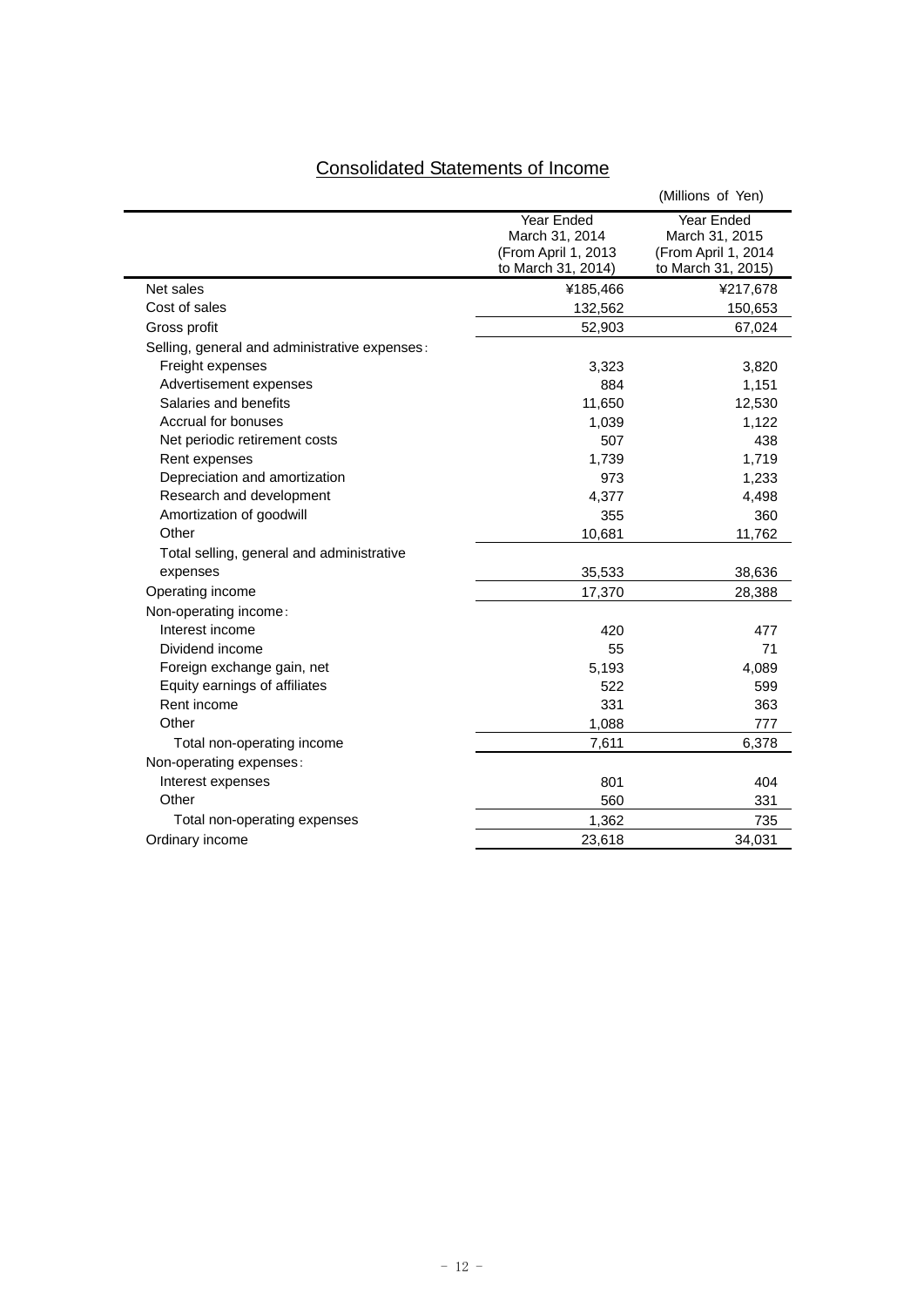|                                                 | Year Ended<br>March 31, 2014<br>(From April 1, 2013<br>to March 31, 2014) | Year Ended<br>March 31, 2015<br>(From April 1, 2014<br>to March 31, 2015) |
|-------------------------------------------------|---------------------------------------------------------------------------|---------------------------------------------------------------------------|
| Extraordinary gain:                             |                                                                           |                                                                           |
| Gain on sales of property, plant and equipment  | ¥17                                                                       | ¥22                                                                       |
| Subsidy income                                  | 591                                                                       |                                                                           |
| Total extraordinary gain                        | 608                                                                       | 22                                                                        |
| Extraordinary losses:                           |                                                                           |                                                                           |
| Loss on sales of property, plant and equipment  | 9                                                                         | 10                                                                        |
| Loss on disposal of property, plant and         |                                                                           |                                                                           |
| equipment                                       | 213                                                                       | 109                                                                       |
| Impairment losses                               |                                                                           | 432                                                                       |
| Total extraordinary losses                      | 222                                                                       | 553                                                                       |
| Income before income tax and minority interests | 24,004                                                                    | 33,501                                                                    |
| Income taxes-current                            | 8,493                                                                     | 11,595                                                                    |
| Income taxes-deferred                           | (246)                                                                     | (899)                                                                     |
| Total income taxes                              | 8,246                                                                     | 10,695                                                                    |
| Income before minority interests                | 15,758                                                                    | 22,805                                                                    |
| Minority interests                              | 167                                                                       | 99                                                                        |
| Net income                                      | 15,590                                                                    | 22,705                                                                    |
|                                                 |                                                                           |                                                                           |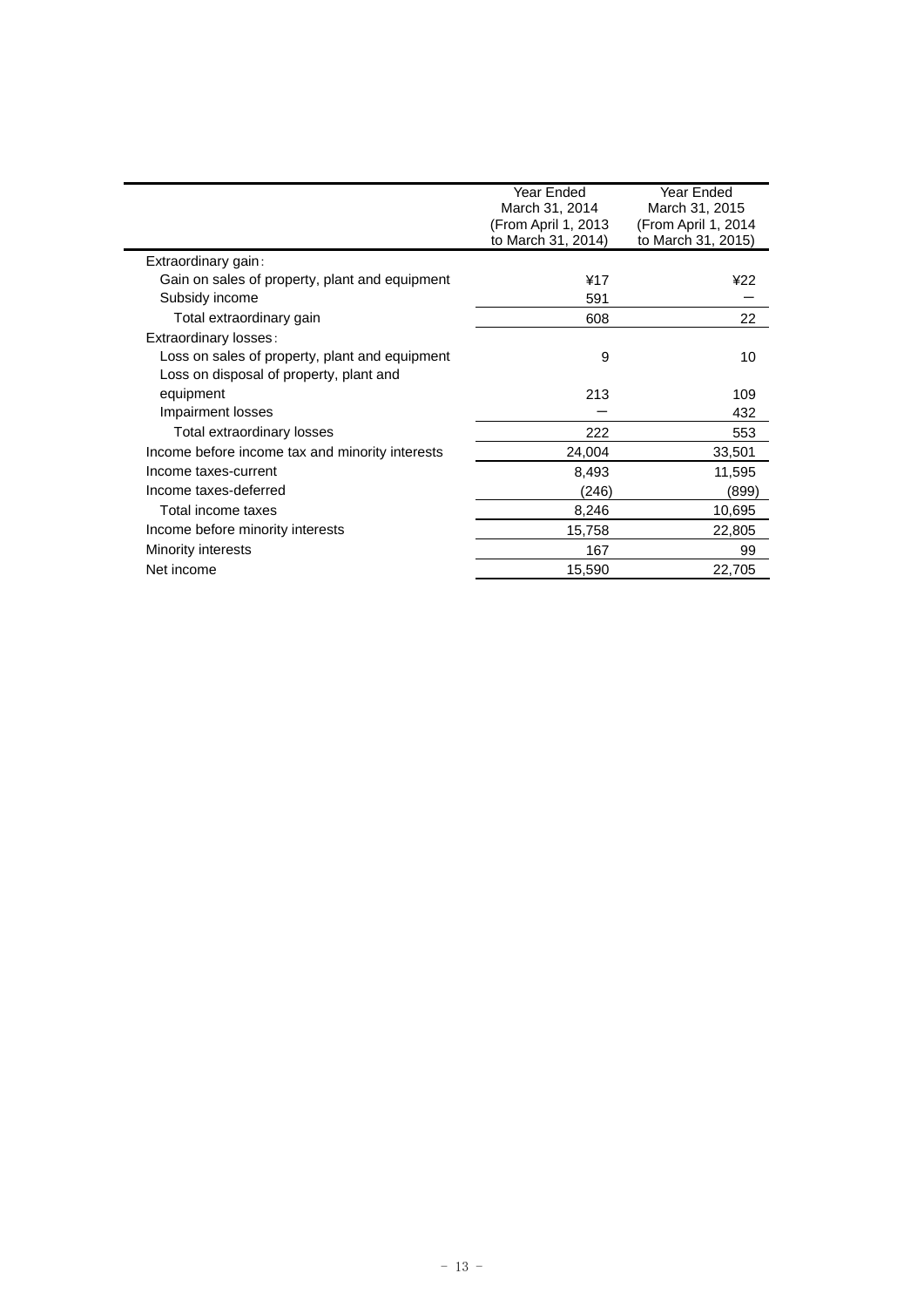| <b>Consolidated Statements of Comprehensive Income</b> |  |  |
|--------------------------------------------------------|--|--|
|                                                        |  |  |

 $\overline{\phantom{0}}$ 

|                | (Millions of Yen)                         |
|----------------|-------------------------------------------|
| Year Ended     | Year Ended                                |
| March 31, 2014 | March 31, 2015                            |
|                | (From April 1, 2014                       |
|                | to March 31, 2015)                        |
| ¥15,758        | ¥22,805                                   |
|                |                                           |
| 53             | 516                                       |
| 19,662         | 10,045                                    |
|                | 529                                       |
|                |                                           |
| 803            | 187                                       |
| 20,519         | 11,280                                    |
| 36,277         | 34.085                                    |
|                |                                           |
| 35,729         | 33,701                                    |
| 548            | 383                                       |
|                | (From April 1, 2013<br>to March 31, 2014) |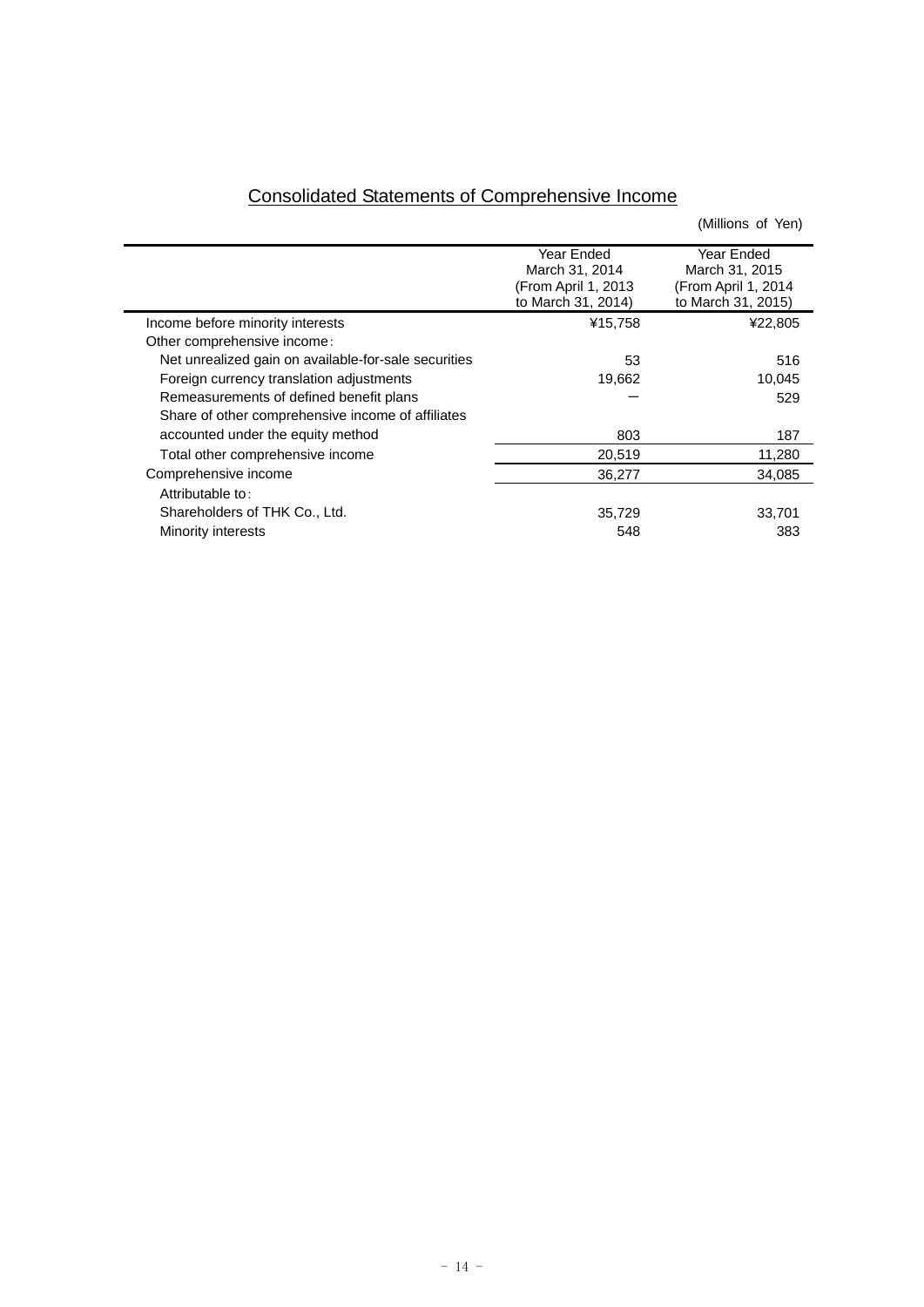|                                        |                     | (Millions of Yen)   |
|----------------------------------------|---------------------|---------------------|
|                                        | Year Ended          | Year Ended          |
|                                        | March 31, 2014      | March 31, 2015      |
|                                        | (From April 1, 2013 | (From April 1, 2014 |
|                                        | to March 31, 2014)  | to March 31, 2015)  |
| Shareholders' equity                   |                     |                     |
| Common stock                           |                     |                     |
| Beginning balance                      | ¥34,606             | ¥34,606             |
| Ending balance                         | 34,606              | 34,606              |
| Additional paid-in capital             |                     |                     |
| Beginning balance                      | 44,584              | 44,584              |
| Change in the year:                    |                     |                     |
| Disposal of treasury stocks            | 0                   |                     |
| Total change in the year               | 0                   |                     |
| Ending balance                         | 44,584              | 44,584              |
| Retained earnings                      |                     |                     |
| Beginning balance                      | 128,416             | 141,474             |
| Cumulative effect of accounting change |                     | (1, 285)            |
| Adjusted beginning balance             | 128,416             | 140,189             |
| Change in the year:                    |                     |                     |
| Dividends paid                         | (2,532)             | (4, 430)            |
| Net income                             | 15,590              | 22,705              |
| Total change in the year               | 13,058              | 18,274              |
| Ending balance                         | 141,474             | 158,463             |
| <b>Treasury stock</b>                  |                     |                     |
| Beginning balance                      | (13,928)            | (13, 934)           |
| Change in the year:                    |                     |                     |
| Purchase of treasury stocks            | (6)                 | (9)                 |
| Disposal of treasury stocks            | 0                   |                     |
| Total change in the year               | (6)                 | (9)                 |
| Ending balance                         | (13, 934)           | (13, 943)           |
| Total shareholders' equity             |                     |                     |
| Beginning balance                      | 193,678             | 206,731             |
| Cumulative effect of accounting change |                     | (1, 285)            |
| Adjusted beginning balance             | 193,678             | 205,445             |
| Change in the year:                    |                     |                     |
| Dividends paid                         | (2, 532)            | (4, 430)            |
| Net income                             | 15,590              | 22,705              |
| Purchase of treasury stocks            | (6)                 | (9)                 |
| Disposal of treasury stocks            | 0                   |                     |
| Total change in the year               | 13,052              | 18,265              |
| Ending balance                         | 206,731             | 223,711             |
|                                        |                     |                     |

# Consolidated Statements of Changes in Net Assets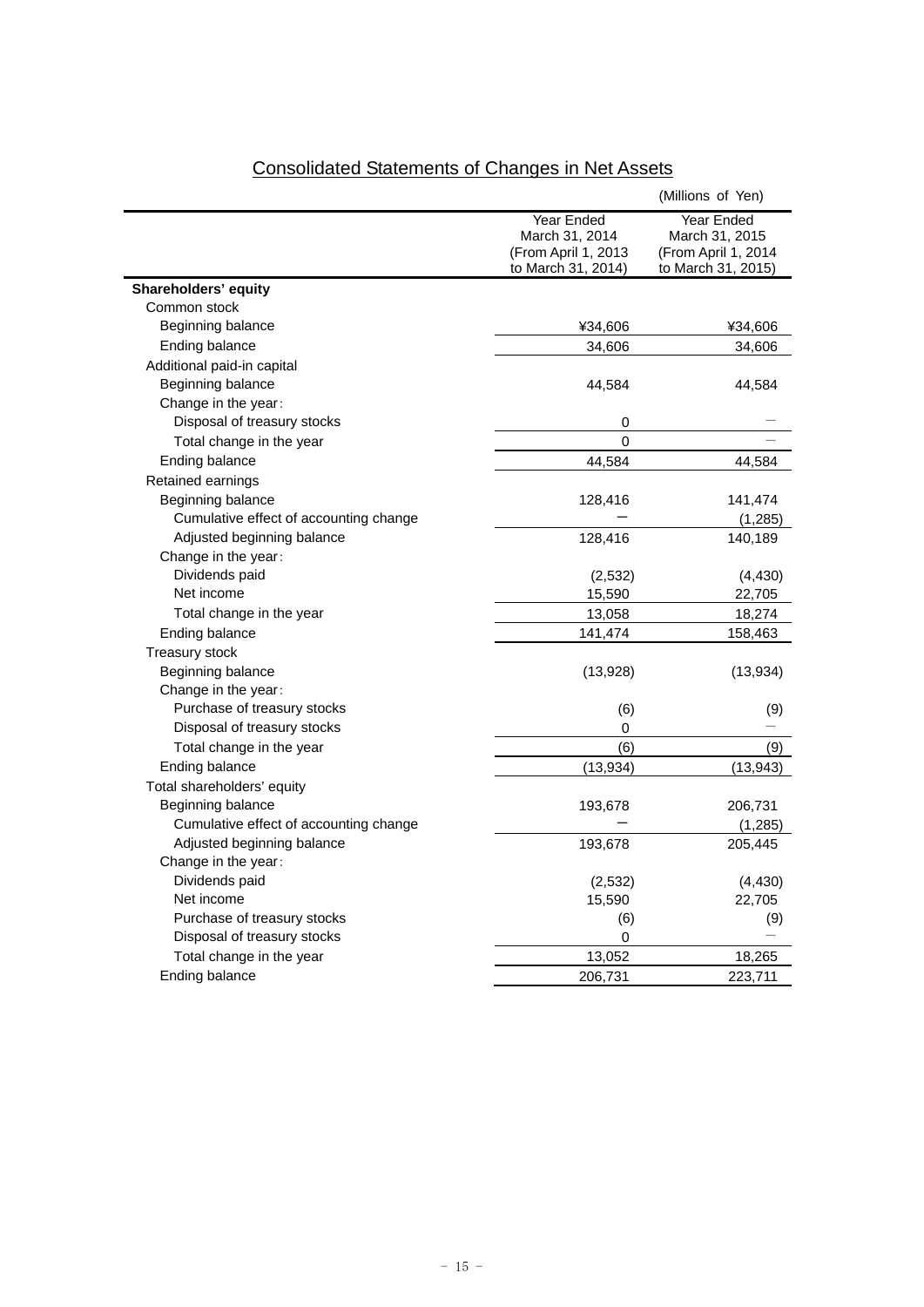|                                           | Year Ended<br>March 31, 2014<br>(From April 1, 2013 | Year Ended<br>March 31, 2015<br>(From April 1, 2014 |
|-------------------------------------------|-----------------------------------------------------|-----------------------------------------------------|
|                                           | to March 31, 2014)                                  | to March 31, 2015)                                  |
| Other comprehensive income                |                                                     |                                                     |
| Net unrealized gain on available-for-sale |                                                     |                                                     |
| securities                                |                                                     |                                                     |
| Beginning balance                         | ¥740                                                | ¥801                                                |
| Net change in the year                    |                                                     |                                                     |
| Net changes in the items other than       |                                                     |                                                     |
| shareholders' equity                      | 61                                                  | 510                                                 |
| Total change in the year                  | 61                                                  | 510                                                 |
| Ending balance                            | 801                                                 | 1,312                                               |
| Foreign currency translation adjustments  |                                                     |                                                     |
| Beginning balance                         | (7, 131)                                            | 12,930                                              |
| Net change in the year                    |                                                     |                                                     |
| Net changes in the items other than       |                                                     |                                                     |
| shareholders' equity                      | 20,061                                              | 10,010                                              |
| Total change in the year                  | 20,061                                              | 10,010                                              |
| Ending balance                            | 12,930                                              | 22,940                                              |
| Remeasurements of defined benefit plans   |                                                     |                                                     |
| Beginning balance                         |                                                     | (632)                                               |
| Net change in the year                    |                                                     |                                                     |
| Net changes in the items other than       |                                                     |                                                     |
| shareholders' equity                      | (632)                                               | 466                                                 |
| Total change in the year                  | (632)                                               | 466                                                 |
| Ending balance                            | (632)                                               | (166)                                               |
| Total other comprehensive income          |                                                     |                                                     |
| Beginning balance                         | (6, 390)                                            | 13,099                                              |
| Net change in the year                    |                                                     |                                                     |
| Net changes in the items other than       |                                                     |                                                     |
| shareholders' equity                      | 19,489                                              | 10,986                                              |
| Total change in the year                  | 19,489                                              | 10,986                                              |
| Ending balance                            | 13,099                                              | 24,086                                              |
| <b>Minority interests</b>                 |                                                     |                                                     |
| Beginning balance                         | 1,769                                               | 2,317                                               |
| Net change in the year                    |                                                     |                                                     |
| Net changes in the items other than       |                                                     |                                                     |
| shareholders' equity                      | 548                                                 | 383                                                 |
| Total change in the year                  | 548                                                 | 383                                                 |
| Ending balance                            | 2,317                                               | 2,701                                               |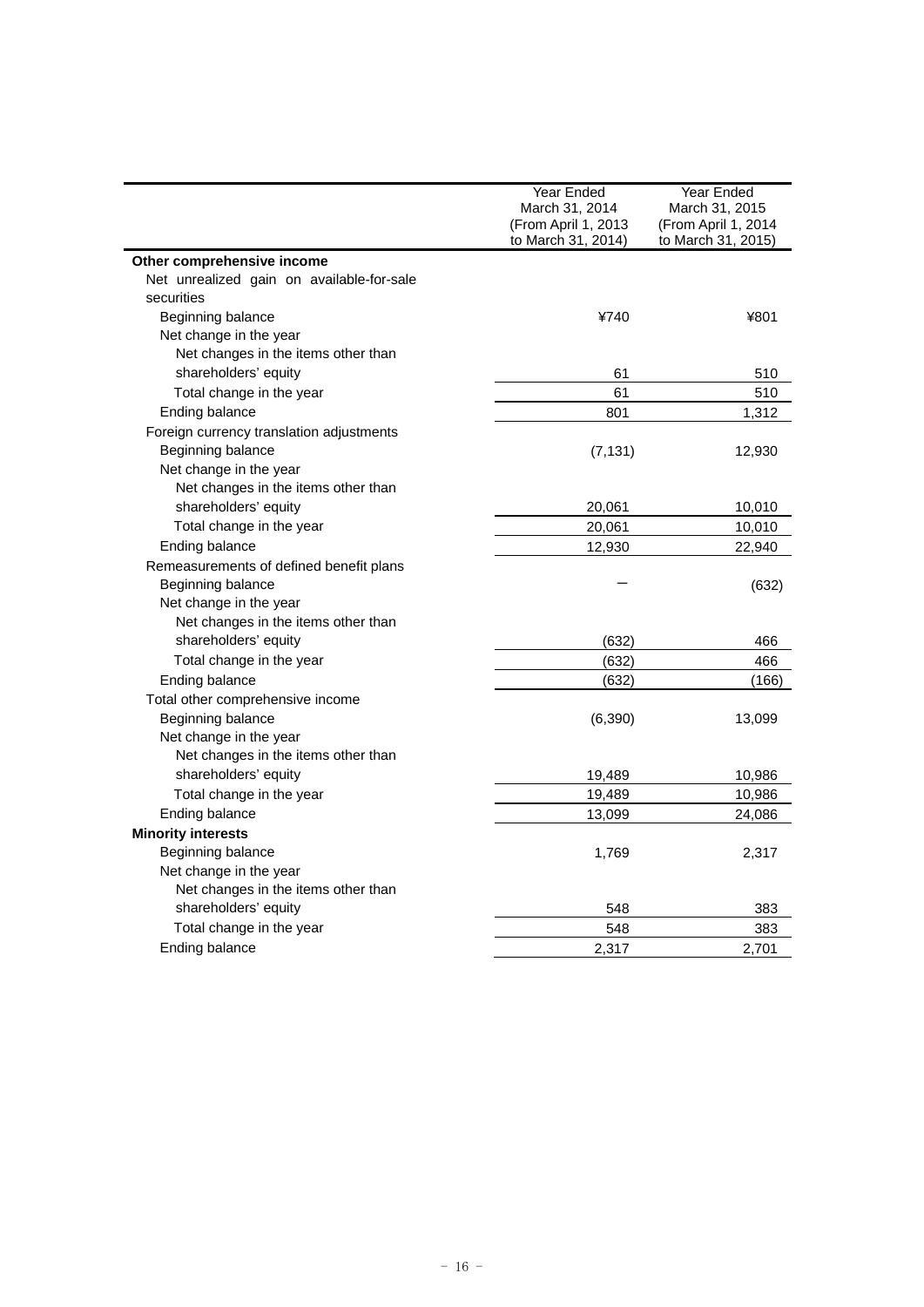|                                        | Year Ended<br>March 31, 2014<br>(From April 1, 2013<br>to March 31, 2014) | Year Ended<br>March 31, 2015<br>(From April 1, 2014<br>to March 31, 2015) |
|----------------------------------------|---------------------------------------------------------------------------|---------------------------------------------------------------------------|
| <b>Total net assets</b>                |                                                                           |                                                                           |
| Beginning balance                      | 189,058                                                                   | 222,148                                                                   |
| Cumulative effect of accounting change |                                                                           | (1,285)                                                                   |
| Adjusted beginning balance             | 189,058                                                                   | 220,862                                                                   |
| Change in the year:                    |                                                                           |                                                                           |
| Dividends paid                         | (2,532)                                                                   | (4, 430)                                                                  |
| Net income                             | 15,590                                                                    | 22,705                                                                    |
| Purchase of treasury stocks            | (6)                                                                       | (9)                                                                       |
| Disposal of treasury stocks            | 0                                                                         |                                                                           |
| Net changes in the items other than    |                                                                           |                                                                           |
| shareholders' equity                   | 20,038                                                                    | 11,370                                                                    |
| Total change in the year               | 33,090                                                                    | 29,636                                                                    |
| Ending balance                         | 222,148                                                                   | 250.498                                                                   |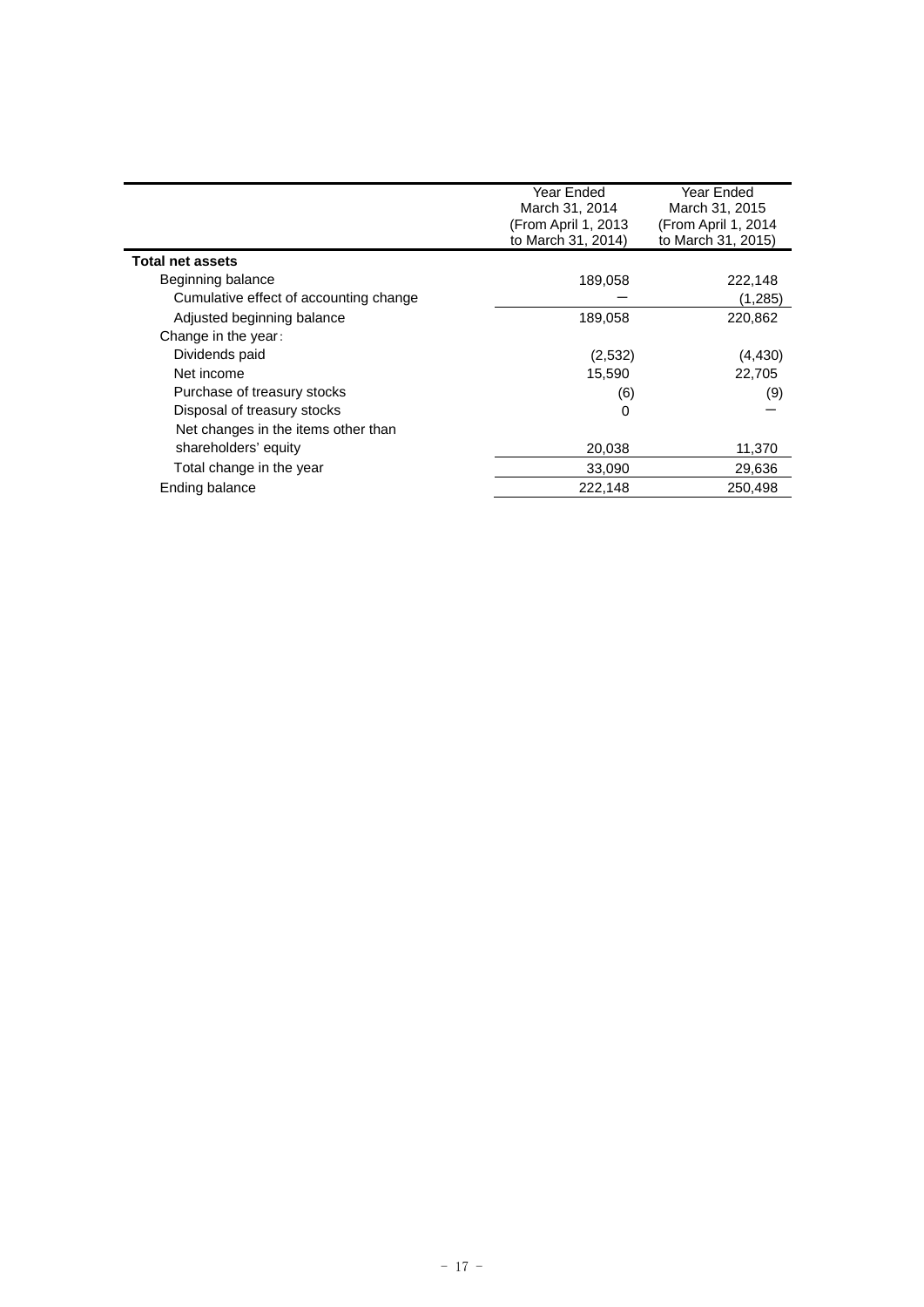| <b>Consolidated Statements of Cash Flows</b> |
|----------------------------------------------|
|----------------------------------------------|

|                                              |                                                                           | (Millions of Yen)                                                         |
|----------------------------------------------|---------------------------------------------------------------------------|---------------------------------------------------------------------------|
|                                              | Year Ended<br>March 31, 2014<br>(From April 1, 2013<br>to March 31, 2014) | Year Ended<br>March 31, 2015<br>(From April 1, 2014<br>to March 31, 2015) |
| Cash flows from operating activities:        |                                                                           |                                                                           |
| Income before income taxes and minority      |                                                                           |                                                                           |
| interests                                    | ¥24,004                                                                   | ¥33,501                                                                   |
| Depreciation and amortization                | 11,101                                                                    | 11,567                                                                    |
| Impairment losses                            |                                                                           | 432                                                                       |
| Loss on sale/disposal of property, plant and |                                                                           |                                                                           |
| equipment                                    | 205                                                                       | 104                                                                       |
| Increase in provisions                       | 345                                                                       | 242                                                                       |
| Increase in net defined benefit liability    | 38                                                                        | 99                                                                        |
| Interest and dividend income                 | (475)                                                                     | (548)                                                                     |
| Interest expenses                            | 801                                                                       | 404                                                                       |
| Foreign exchange gain                        | (4,744)                                                                   | (4, 460)                                                                  |
| Equity in earnings of affiliates             | (522)                                                                     | (599)                                                                     |
| Amortization of goodwill                     | 355                                                                       | 360                                                                       |
| Increase in trade receivables                | (3,810)                                                                   | (8, 491)                                                                  |
| Increase in inventories                      | (1, 478)                                                                  | (2, 430)                                                                  |
| Increase in trade payables                   | 1,975                                                                     | 2,643                                                                     |
| Other                                        | 859                                                                       | 491                                                                       |
| Subtotal                                     | 28,656                                                                    | 33,317                                                                    |
| Interest and dividend received               | 626                                                                       | 524                                                                       |
| Interest paid                                | (765)                                                                     | (447)                                                                     |
| Income taxes paid                            | (4, 852)                                                                  | (10,009)                                                                  |
| Net cash provided by operating activities    | 23,664                                                                    | 23,384                                                                    |
| Cash flows from investing activities:        |                                                                           |                                                                           |
| Purchase of property, plant and equipment    | (10, 797)                                                                 | (9, 445)                                                                  |
| Proceeds from sale of property, plant and    |                                                                           |                                                                           |
| equipment                                    | 260                                                                       | 198                                                                       |
| Purchase of investments in securities        | (16)                                                                      | (427)                                                                     |
| Increase in loans receivable                 | (7)                                                                       | (7)                                                                       |
| Collection on loans                          | 1,007                                                                     | 1,026                                                                     |
| Other                                        | 0                                                                         | (58)                                                                      |
| Cash flows used in investing activities      | (9, 553)                                                                  | (8,714)                                                                   |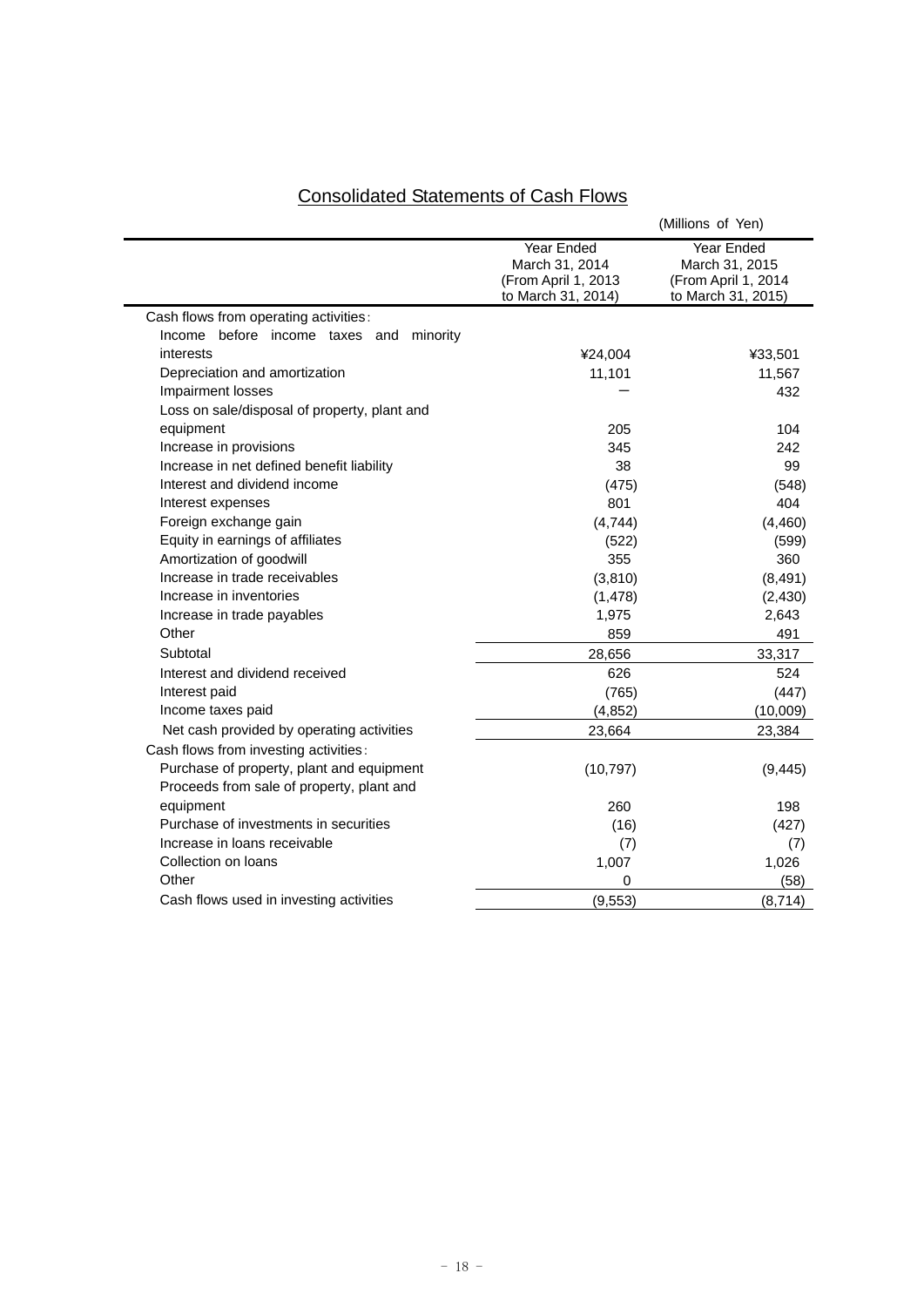|                                                  | Year Ended<br>March 31, 2014<br>(From April 1, 2013<br>to March 31, 2014) | Year Ended<br>March 31, 2015<br>(From April 1, 2014<br>to March 31, 2015) |
|--------------------------------------------------|---------------------------------------------------------------------------|---------------------------------------------------------------------------|
| Cash flows from financing activities:            |                                                                           |                                                                           |
| Proceeds from long-term bank loans               | $\ddot{x}-$                                                               | ¥10,000                                                                   |
| Repayments of long-term bank loans               | (20,000)                                                                  |                                                                           |
| Redemption of bonds                              |                                                                           | (10,000)                                                                  |
| Proceeds from issuance of bonds                  | 20,000                                                                    |                                                                           |
| Dividends paid                                   | (2,525)                                                                   | (4, 425)                                                                  |
| Dividends paid to minority shareholders          | (3)                                                                       | (24)                                                                      |
| Purchase of treasury stocks                      | (6)                                                                       | (9)                                                                       |
| Proceeds from sale of treasury stocks            | 0                                                                         |                                                                           |
| Repayments of lease obligations                  | (254)                                                                     | (283)                                                                     |
| Net cash used in financing activities            | (2,790)                                                                   | (4,742)                                                                   |
| Foreign currency translation adjustments on cash |                                                                           |                                                                           |
| and cash equivalents                             | 11,054                                                                    | 6,968                                                                     |
| Net increase in cash and cash equivalents        | 22,375                                                                    | 16,896                                                                    |
| Cash and cash equivalents, beginning of the year | 115,967                                                                   | 138,343                                                                   |
| Cash and cash equivalents, end of the year       | 138,343                                                                   | 155,239                                                                   |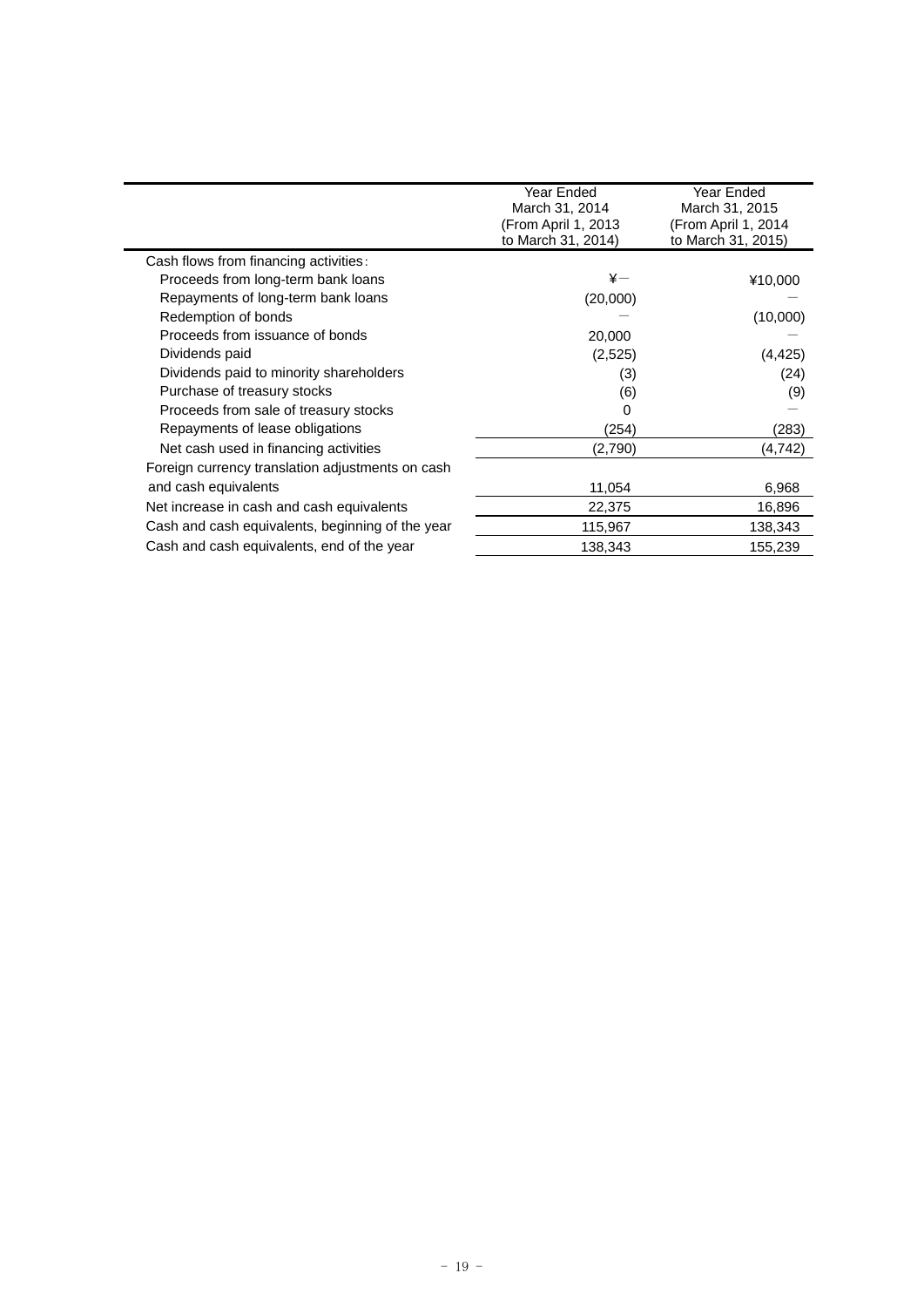# **Change in presentation of consolidated financial statements**

Electronically recorded monetary claims, which were included in accounts and notes receivable in current assets of the prior-year consolidated financial statements, are presented separately in the current-year consolidated financial statements due to increased materiality. Accounts and notes receivable of ¥52,557 million as of March 31, 2014 has been reclassified into two items of (a) ¥50,161 million of accounts and notes receivable and (b) ¥2,395 million of electronically recorded monetary claims.

# **Segment Information**

THK's reportable segments are components of THK Group for which respective financial information is separately available. Operating results of each segment is reviewed periodically by the Board of Directors to determine allocation of operating resources and evaluate its performance.

THK Group's main products are machinery parts such as LM (linear motion) guides and ball screws, and transportation equipment-related parts such as link balls and suspension ball joints. In each country, local subsidiaries establish its comprehensive business strategies and conduct their business activities in a similar way that THK and domestic subsidiaries do in Japan.

Therefore, the reportable segment information consists of the five geographical segments, namely; (1) Japan, (2) The Americas (the United States and other), (3) Europe (Germany, the United Kingdom, Netherlands, and other), (4) China, and (5) Other (Taiwan, Singapore, and other) based on the Group's production/sales structure.

Segment income is computed based on operating income. The reportable segment information is prepared under the same accounting policies as those used in consolidation. Inter-segment sales and transfer are stated at amounts based on their fair market values. All adjustments in the following tables are intersegment elimination on consolidation.

|                         |          |          |         |         |         |            | (Millions of Yen) |
|-------------------------|----------|----------|---------|---------|---------|------------|-------------------|
|                         |          | The      |         |         |         | Adjust     | Consoli           |
|                         | Japan    | Americas | Europe  | China   | Other   | -ments     | -dated            |
| Sales to customers      | ¥107,436 | ¥28,618  | ¥18,292 | ¥19,857 | ¥11,261 | $\ddot{x}$ | ¥185,466          |
| Inter-segment           | 39,628   | 13       | 40      | 3,791   | 709     | (44, 182)  |                   |
| Total                   | 147,064  | 28,631   | 18,332  | 23,649  | 11,971  | (44, 182)  | 185,466           |
| Operating income (loss) | 16,434   | 1,166    | 180     | (614)   | 676     | (472)      | 17,370            |
| Assets                  | 300,545  | 44,939   | 25,072  | 62,266  | 18,246  | (114, 653) | 336,416           |
| Other items             |          |          |         |         |         |            |                   |
| Depreciation and        |          |          |         |         |         |            |                   |
| amortization            | 5,663    | 1,152    | 469     | 3,366   | 304     | 144        | 11,101            |
| Amortization of         |          |          |         |         |         |            |                   |
| qoodwill                | 61       |          |         |         | 294     |            | 355               |
| Investments to          |          |          |         |         |         |            |                   |
| affiliates accounted    |          |          |         |         |         |            |                   |
| under the equity        |          |          |         |         |         |            |                   |
| method                  | 3,896    |          |         |         |         |            | 3,896             |
| Capital expenditures    | 3,102    | 1,950    | 256     | 4,957   | 825     | (642)      | 10,449            |

# **For the year ended March 31, 2014 (April 1, 2013 to March 31, 2014)**

*(Note) All adjustments are intercompany elimination.*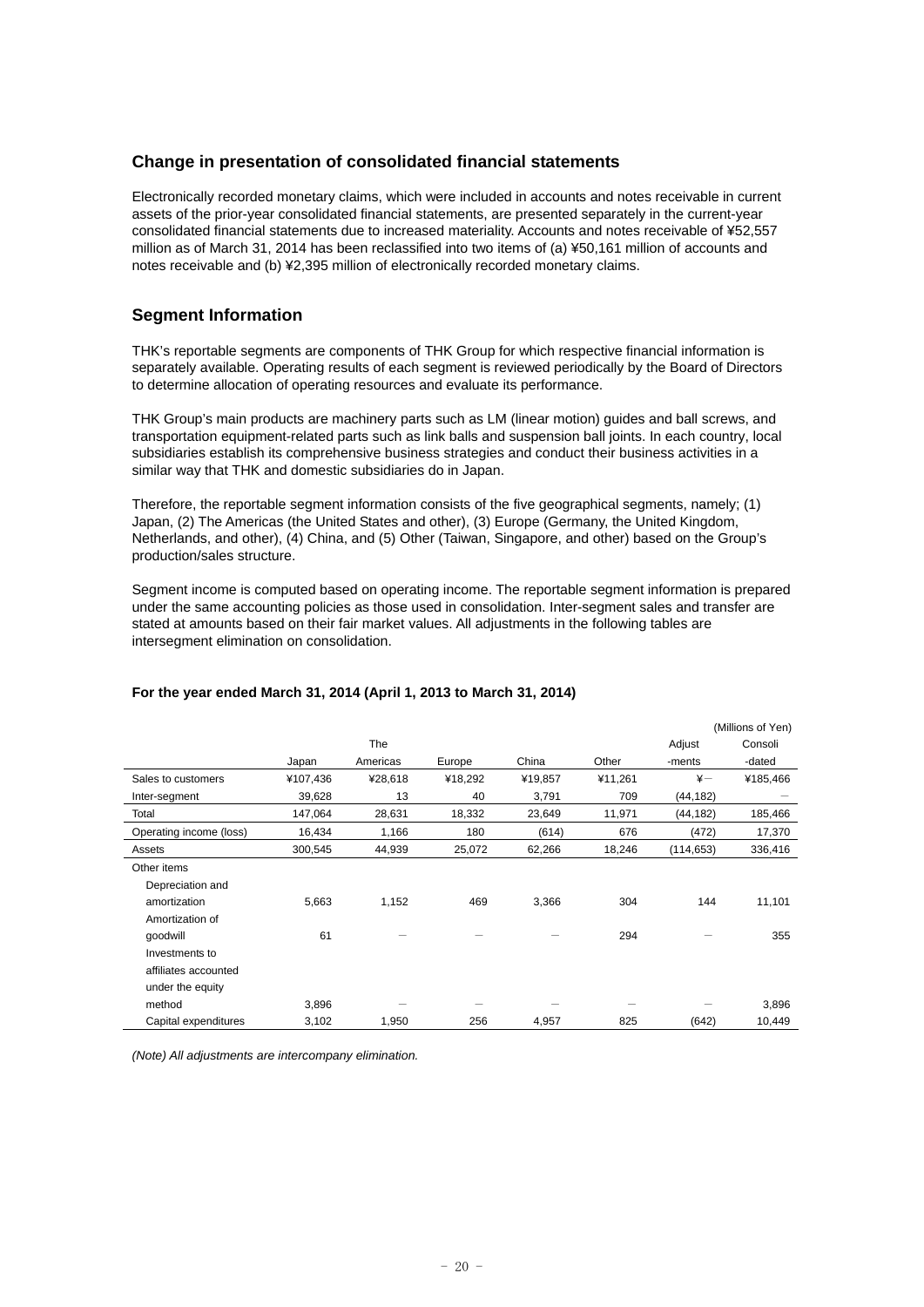|                      |          |          |         |         |         |            | (Millions of Yen) |
|----------------------|----------|----------|---------|---------|---------|------------|-------------------|
|                      |          | The      |         |         |         | Adjust     | Consoli           |
|                      | Japan    | Americas | Europe  | China   | Other   | -ments     | -dated            |
| Sales to customers   | ¥121,857 | ¥34,642  | ¥20,191 | ¥28,275 | ¥12,710 | $\ddot{x}$ | ¥217,678          |
| Inter-segment        | 46,249   | 30       | 33      | 4,248   | 1,153   | (51, 714)  |                   |
| Total                | 168,106  | 34,673   | 20,225  | 32,523  | 13,864  | (51, 714)  | 217,678           |
| Operating income     | 25,111   | 1,534    | 1,350   | 456     | 1,293   | (1,358)    | 28,388            |
| Assets               | 325,681  | 60,018   | 25,929  | 73,389  | 20,160  | (131, 567) | 373,610           |
| Other items          |          |          |         |         |         |            |                   |
| Depreciation and     |          |          |         |         |         |            |                   |
| amortization         | 5,274    | 1,381    | 499     | 3,820   | 387     | 205        | 11,567            |
| Amortization of      |          |          |         |         |         |            |                   |
| qoodwill             | 61       |          |         |         | 298     |            | 360               |
| Investments to       |          |          |         |         |         |            |                   |
| affiliates accounted |          |          |         |         |         |            |                   |
| under the equity     |          |          |         |         |         |            |                   |
| method               | 4,442    |          |         |         |         |            | 4,442             |
| Capital expenditures | 3,695    | 1,639    | 144     | 4,047   | 630     | (302)      | 9,855             |

# **For the year ended March 31, 2015 (April 1, 2014 to March 31, 2015)**

*(Note) All adjustments are intercompany elimination.*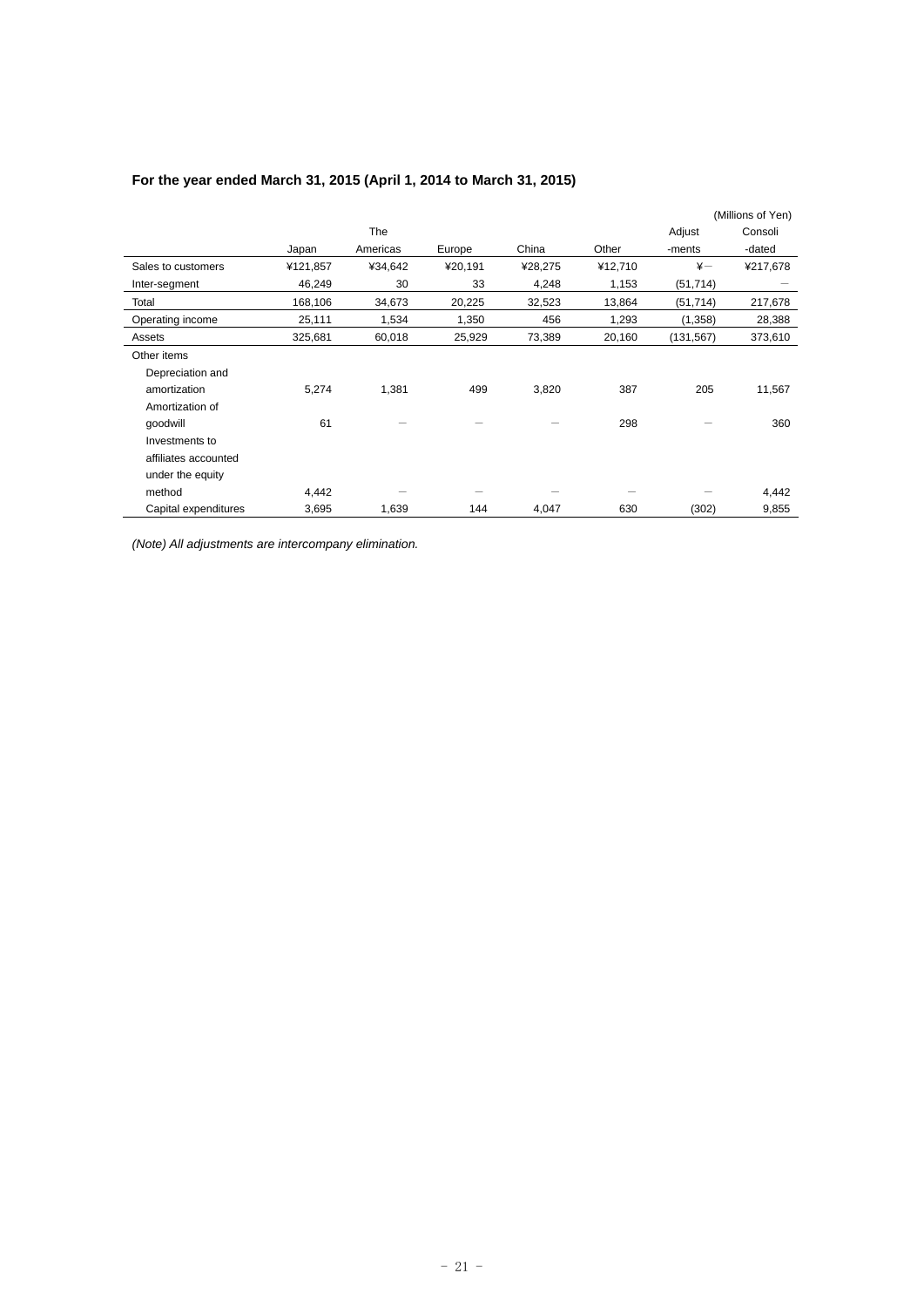### **Subsequent events**

#### **(Significant business transfer and acquisition through purchase of shares)**

On April 21, 2015, the Board of the Directors of the Company resolved that the Company will acquire the linkage and suspension business (hereinafter, the "L&S business") of TRW Automotive Inc. (hereinafter, "TRW") in Europe and North America through a business transfer, including acquisition of a TRW subsidiary by purchase of shares. On the same date, the Company and TRW have entered into the business transfer agreement.

#### 1, Reasons of the business transfer and purchase of shares

To establish global-level business foundations including Asia and Pacific regions by expanding operating functions of development, production and sales in Europe and North America

#### 2, Outline of the transferees

|     | Name                          | Address                                                       |
|-----|-------------------------------|---------------------------------------------------------------|
| (1) | TRW Automotive U.S.<br>L.L.C. | Portland, Michigan U.S.A.                                     |
| (2) | TRW Canada Ltd.               | St. Catharines, Ontario Canada<br>Tillsonburg, Ontario Canada |
| (3) | <b>TRW Automotive GmbH</b>    | Gellep-Krefeld, Germany<br>Dusseldolf, Germany                |

#### 3, Outline of the subsidiary to be acquired by the Company

|     | Name                                                    | TRW-DAS.a.s.           |
|-----|---------------------------------------------------------|------------------------|
| (2) | Head office                                             | Dacice, Czech Republic |
| (3) | Paid-in capital                                         | CZK335 million         |
| (4) | Number of shares to be<br>acquired                      | 335,479 shares         |
| (5) | The Company's holding<br>ratio after the<br>acquisition | 100%                   |

#### 4, Assets and liabilities to be assumed

Not yet determined at the time of this report

#### 5, Estimated price of the agreement

Total amount to be paid will be approximately US\$400 million, including the purchase price of the subsidiary shares in the 3 above.

#### 6, Schedule of the business transfer and purchase of shares

Within four months after the date of agreement